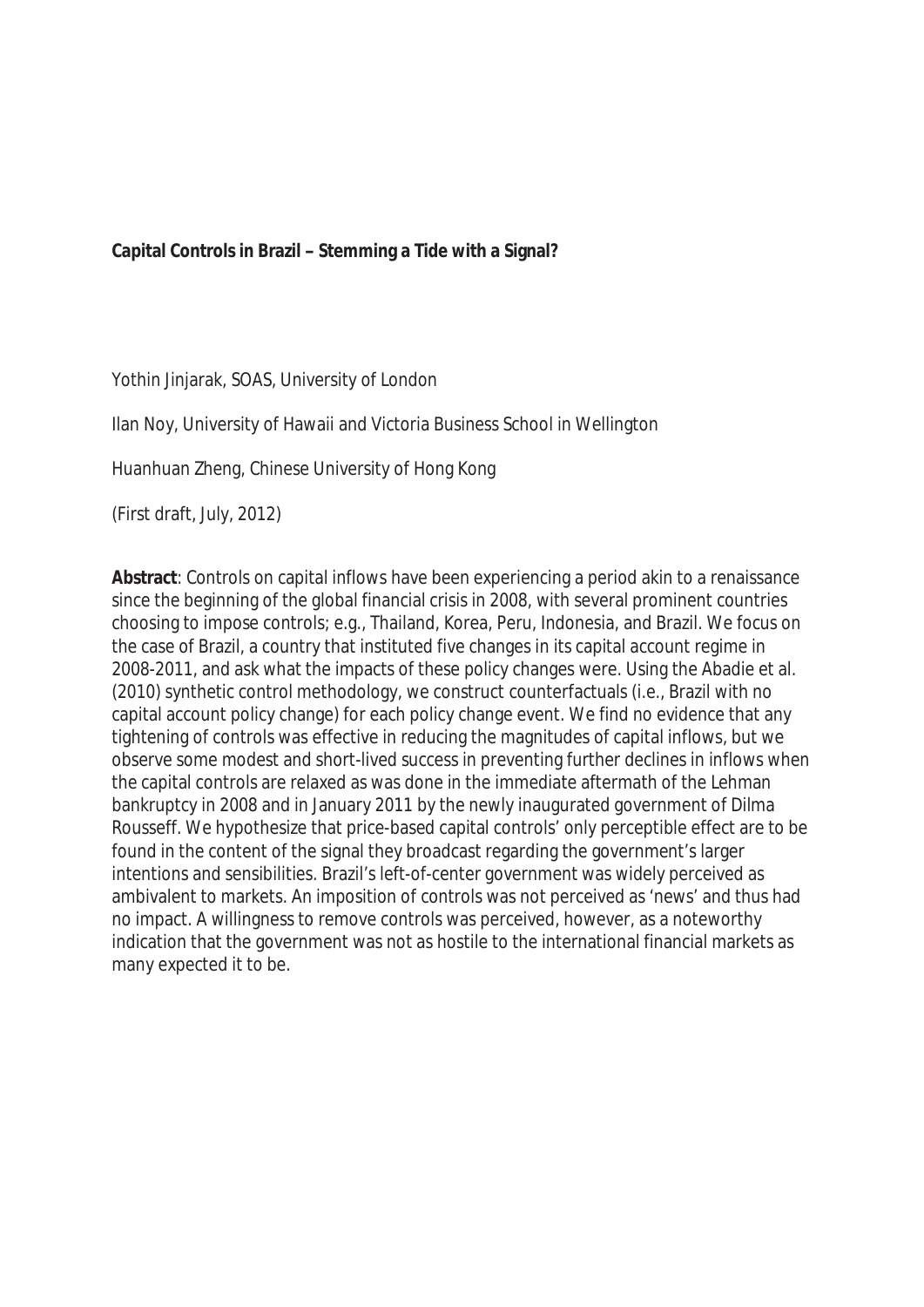"What was just a trickle of controls before the current crisis is now a flood." (Grabel and Chang, Financial Times, 25/10/2010)

### 1. Introduction

<u>.</u>

Capital controls are a varied lot. While there are many types of controls, one of the most basic distinctions is between controls on outflows and inflows. The economics literature consistently finds controls on outflows as inefficient and harmful (at least in theory – there is not that much distinct empirical research on capital outflows and a careful attempt to connect them to fiscal requirements<sup>1</sup>). Controls on capital inflows, however, have been experiencing a period akin to a renaissance since the beginning of the global financial crisis in 2008. This renaissance has manifested itself both in empirical and theoretical research on the issue, and most importantly in the decision by many countries to impose controls; Thailand, Korea, Peru, Indonesia, and Brazil are some of the prominent examples.

The International Monetary Fund (IMF) has advocated the removal of all controls on outflows and inflows throughout the 1990s.<sup>2</sup> The Asian Crisis of 1997-8, however, initiated a slow process of conversion within the IMF that culminated recently with its decision to explicitly and openly support the imposition of controls on capital inflows (euphemistically naming them 'capital flow management policies', and with several caveats and preconditions<sup>3</sup>).

The basic premise of this new IMF stance on capital controls is that these should be imposed when countries are facing a capital inflow surge and after all other policy

 $1$  Binici et al. (2010) provide a recent empirical attempt to differentiate between the impact of controls on outflows and inflows.

 $2$  The IMF's campaign to liberalize capital flows culminated in an attempt to insert this issue into its charter – see Joyce and Noy (2008) for details and empirical evidence.

 $3$  Figure 1 in Ostry et al. (2011) provides a parsimonious summary of these caveats and preconditions.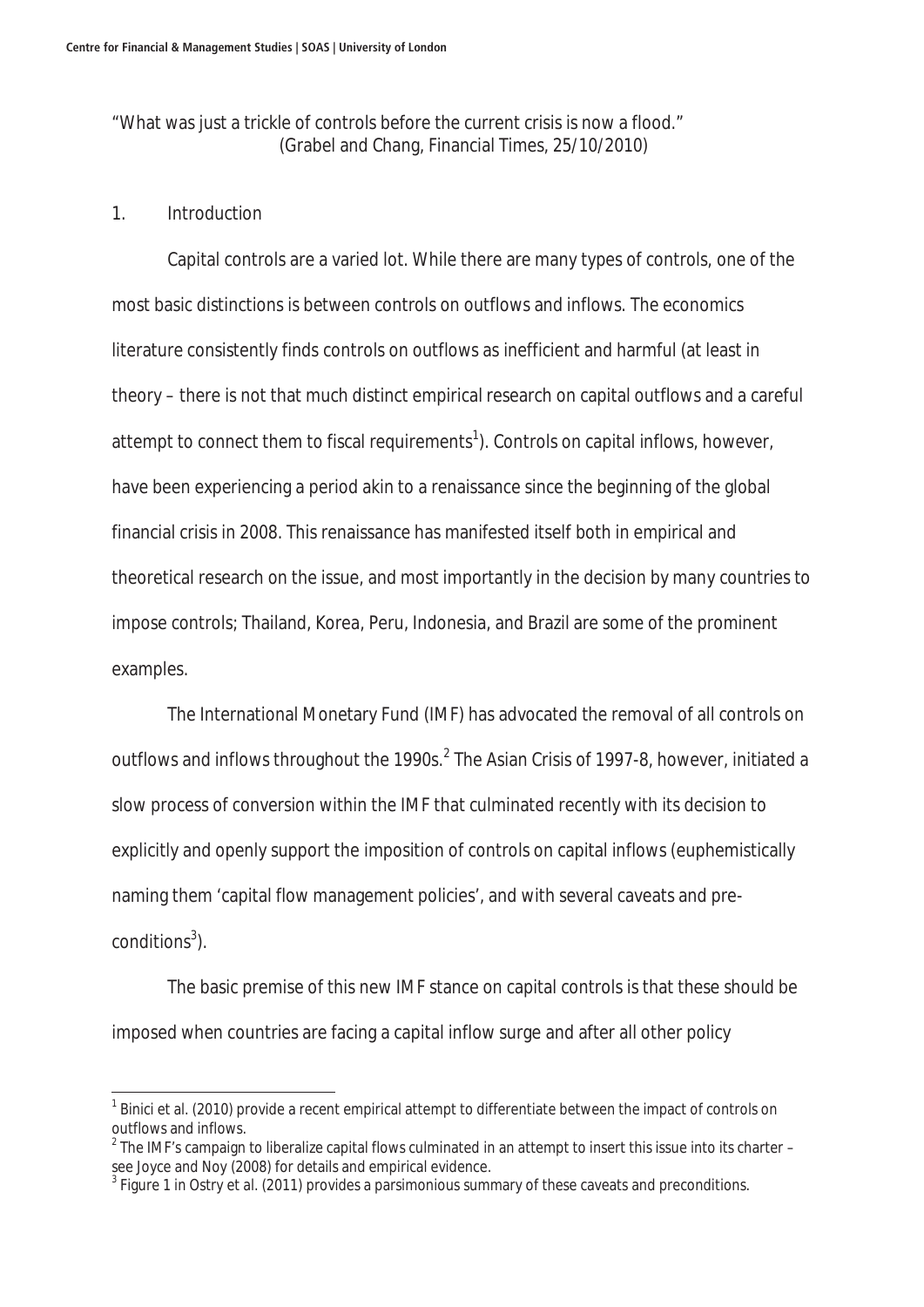alternatives have been exhausted. Here, we are interested in asking the basic questions that should be asked, and probably are asked, at the IMF. Are capital controls on inflows, at the time of an inflow surge, effective? And if they are, what are their effects? We attempt to answer these questions using the Brazilian experience of 2008-2010 in imposing new (pricebased) controls as the Global Financial Crisis (GFC) enfolded. The IMF's position is that controls should only be imposed in these kinds of circumstances, rather than as 'businessas-usual' policies; and this position justifies our choice to focus on Brazil's policy during the evolution of the GFC.

There are five possible impacts of capital controls on inflows: (1) reduce the volume of capital inflows; (2) change the composition of inflows (in accordance with the specific controls imposed); (3) impact the real exchange rate (preventing an appreciation); (4) enable a more independent pursuit of monetary policy (as it relaxes the international trilemma's constraints); and (5) increase/decrease financial stability.<sup>4</sup> We are unable to directly deal with the second impact (composition of flows) given our data limitations and choose not to examine the impact on financial stability since this is a longer-term impact, and our focus here is on the short term (three months). We thus focus on the volume of capital inflows, on the exchange rate, and on domestic monetary policy (the interest rate).

There are two recent survey papers on capital controls (Magud, et al., 2011; and Ostry et al., 2010). Both conclude that the literature on the impacts of capital controls is inconclusive, with some observed effects on the composition of flows, but very little effect

-

<sup>&</sup>lt;sup>4</sup> The evidence on financial stability in general, and in particular about the impact of controls on the likelihood of financial crises is quite mixed (see, for example, Glick et al., 2006).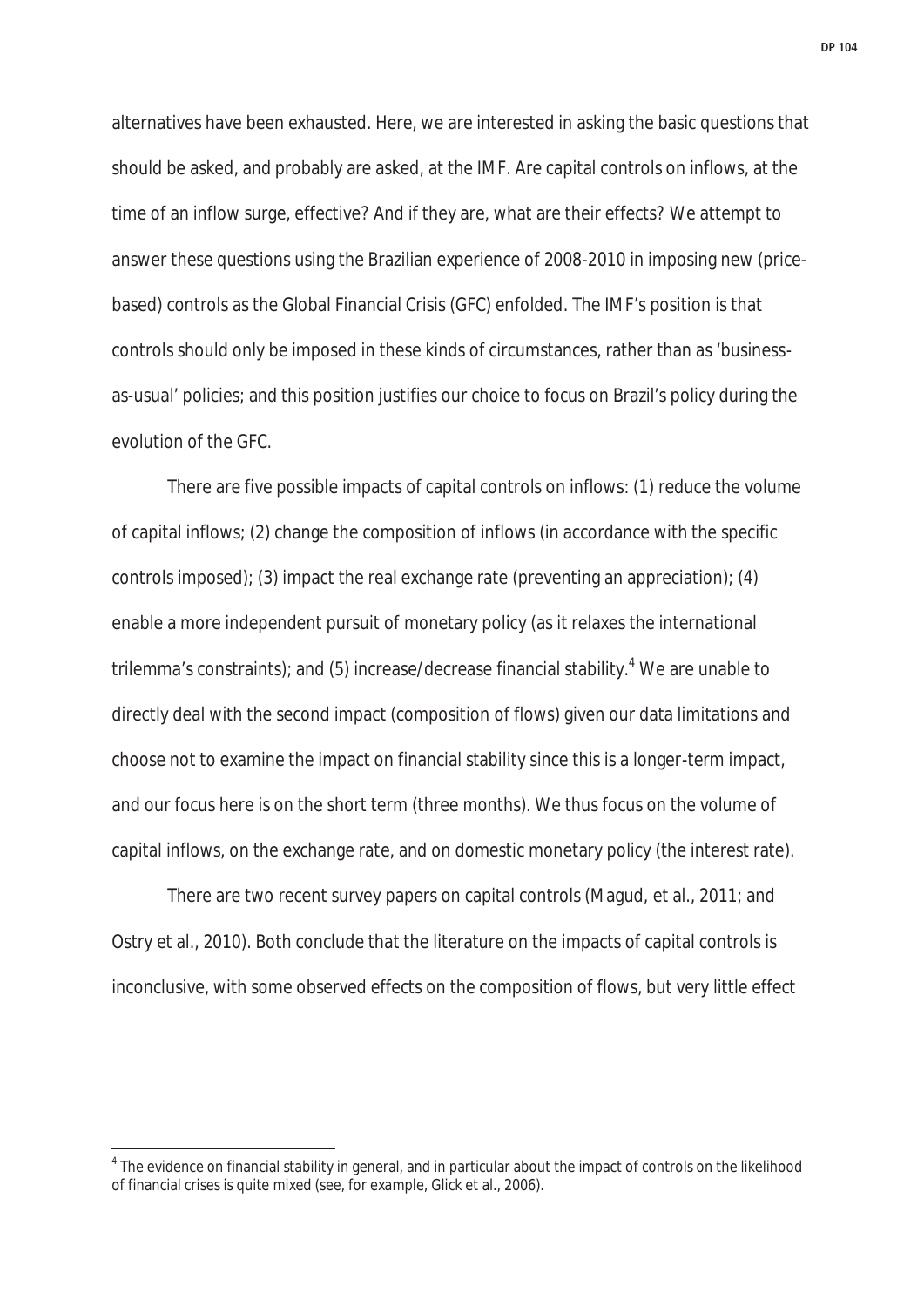<u>.</u>

on volumes of flows (and even less agreement on the impact of controls on the exchange rate and policy/interest rates).<sup>5</sup>

As Magud et al. (2011) bluntly point out, however, this evaluation of capital-controls literature suffers from several apples-to-oranges problems. Most relevant to our work are two problems: First, the literature mostly ignores the heterogeneity of capital controls imposed across countries and over time, and uses cross-country comparisons that utilize control indices that hide these distinctions (the ones developed by Miniane, 2004, Chinn and Ito, 2006, and Schindler, 2009, are frequently used). Second, the case-studies literature focuses mostly on the two poster-children of capital controls, Malaysia (outflows) and Chile  $(inflows).<sup>6</sup>$ 

Another distinction that appears important is the distinction between short- and long-term impacts of capital account policies. Long-term impacts, while potentially more important, are generally more difficult to identify precisely, and this has certainly been the case in this literature. Many of the papers that do 'manage' to identify some precise impact of controls, do so only in the short-term, and fail to find any long-term effects. The IMF, in its support for re-considering the use of capital control as a policy, argues that their use should be temporary, and their aim is precisely to have a short-term effect on the volume of capital inflows. We thus focus here exclusively on the question of the short-term, and ignore long-term effects which are probably unidentifiable with our methodology, even if they exist at all.

 $^5$  We do not provide a significant review of this large literature since these two recent surveys are available. An earlier survey of this literature is Edwards (1999).

<sup>&</sup>lt;sup>6</sup> Malaysia famously imposed temporary controls on capital outflows in the aftermath of the Asian Crisis of 1997-8, and this act generated a heated debate on the topic. Chile imposed a set of taxes on short-term flows in the 1990s that were fairly widely perceived as successful in lengthening the maturity of flows.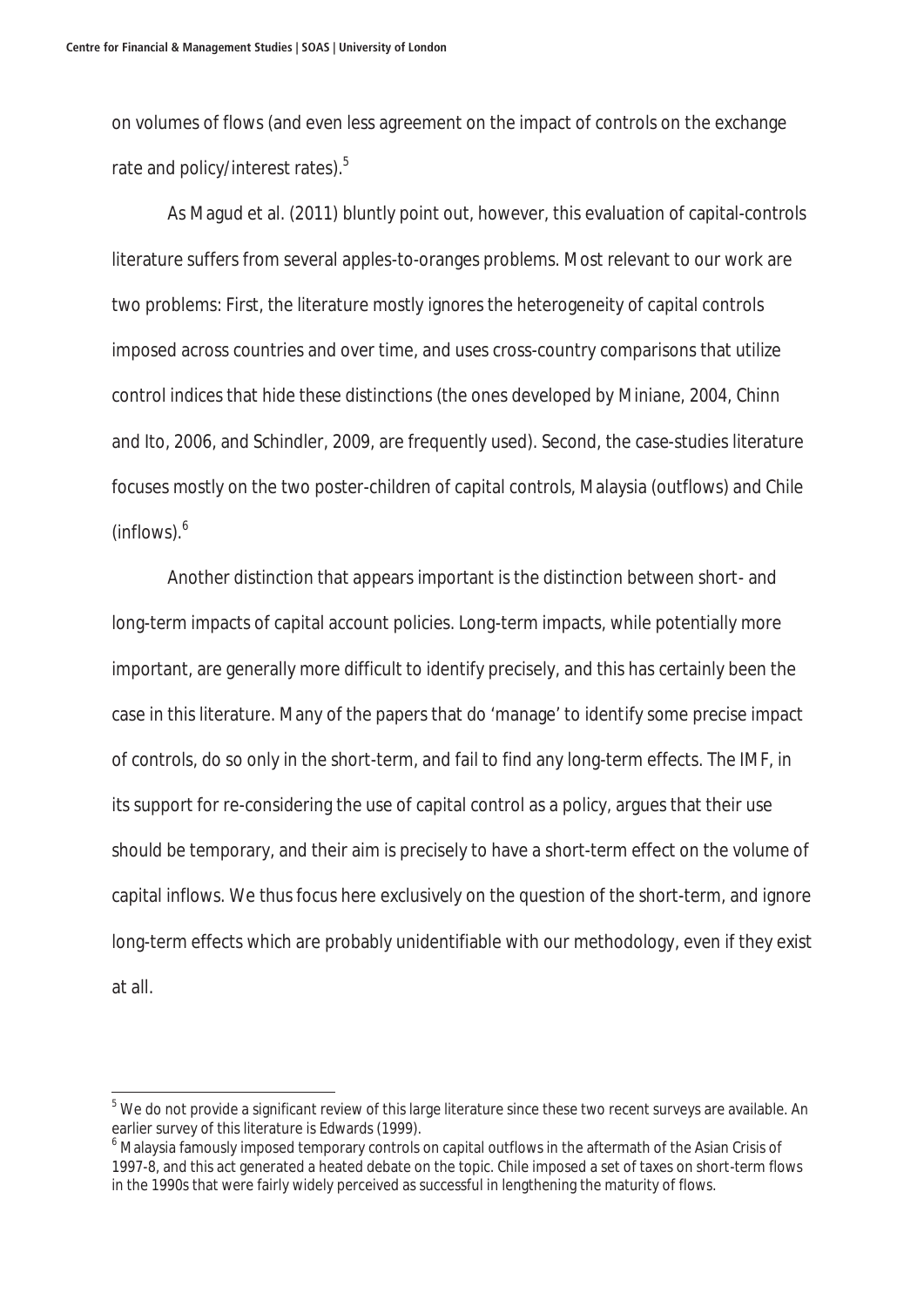**DP 104**

We focus on a set of controls imposed (and relaxed) by Brazil in the last few years, in an attempt to control the amount of capital flowing into the country. By focusing on Brazil during the Global Financial Crisis we directly examine the IMF's support for imposition of controls in the face of capital inflow surges in a country that has financial markets that are largely open to capital flows.

 We use micro-level data on capital flows from U.S. and European mutual funds investing internationally, and a new methodology to estimate the counter-factual (no imposition of controls). We use a methodological innovation recently formalized in Abadie, Diamond and Hainmueller (2010, henceforth ADH); a paper that investigated tobacco taxes in California. The methodology is based on simulating conditions after an exogenous event (in their case, a change in the tax rate, in ours, the imposition or change in the rules governing capital inflows). The synthetic counterfactual's construction is based on the relationship to a control group (other U.S. states in the ADH case, other countries, in ours). The ADH algorithm does not presume to impose any ad hoc assumptions about the likely control group, but rather derives this control group as a weighted average of all non-treated country observations (with weights estimated from pre-treatment data). The ADH procedure allows us to construct a no-policy-change counterfactual and thus measure in detail the impact of the controls themselves. It further does not require us to make many structural assumptions that would have been difficult to theoretically justify.

To be thorough, we need to find a way to examine all five possible impacts. We have weekly data on capital inflows from mutual funds and examine the evolution of these inflows in the aftermath of imposition of controls. Our data does not allow us to examine the impact of controls on other types of flows such as foreign direct investment or bank loans, but the flows we examine are large. In addition to examining the impact on equity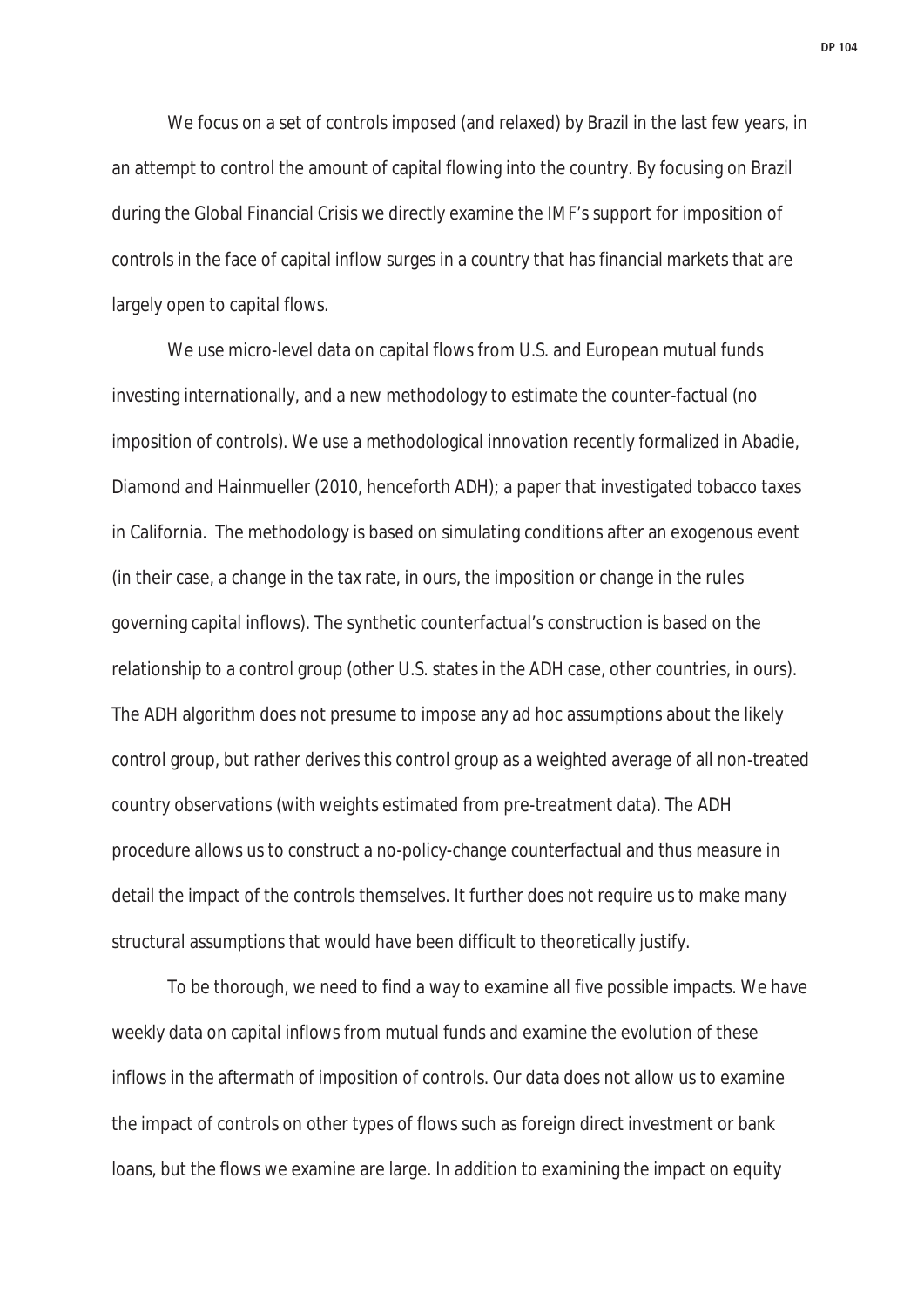flows, we also look for any impact of the controls on exchange rate. We use the same synthetic control methodology (Abadie et al., 2010) in order to develop an alternative counter-factual exchange rate without controls. Again, the ADH methodology allows us to skirt the difficulty of wedding our analysis to any one exchange-rate-determination model; since the literature on the determination of exchange rates is both voluminous and contentious. We implement the same methodology for interest rates, but since interest rate policy changed very little during this time period in Brazil, our model is not good enough to capture accurately a synthetic control with a good fit for the ex ante data. Given that limitation, we do not present our results regarding interest rates but rather briefly describe them at the end of the next section. We do not examine financial stability since our focus is the short-term (three months) rather than the long-term that is at the core of the financial stability argument.

### 2. Capital controls and flows in Brazil – The data details

### *The Controls*

**.** 

Brazil liberalized its capital flow regimes gradually starting from the early 1990s, culminating in an almost completely open capital account by the mid-2000s, including a flexible exchange rate regime (see Goldfajn and Minella, 2005, and Carvalho and Garcia, 2008, for details and Baba and Kokenyne, 2011, for an evaluation of this capital account regime in the run-up to just before the global financial crisis). After a fairly brief period of no taxes on foreign capital transactions, taxes were reintroduced in March 2008 at the rate of 1.5 percent on fixed-income investments.<sup>7</sup> Investments related to equities remained exempt

<sup>7</sup> This tax, known as the IOF (*imposto sobre operações financeiras)*, has been used during the 1990s as well.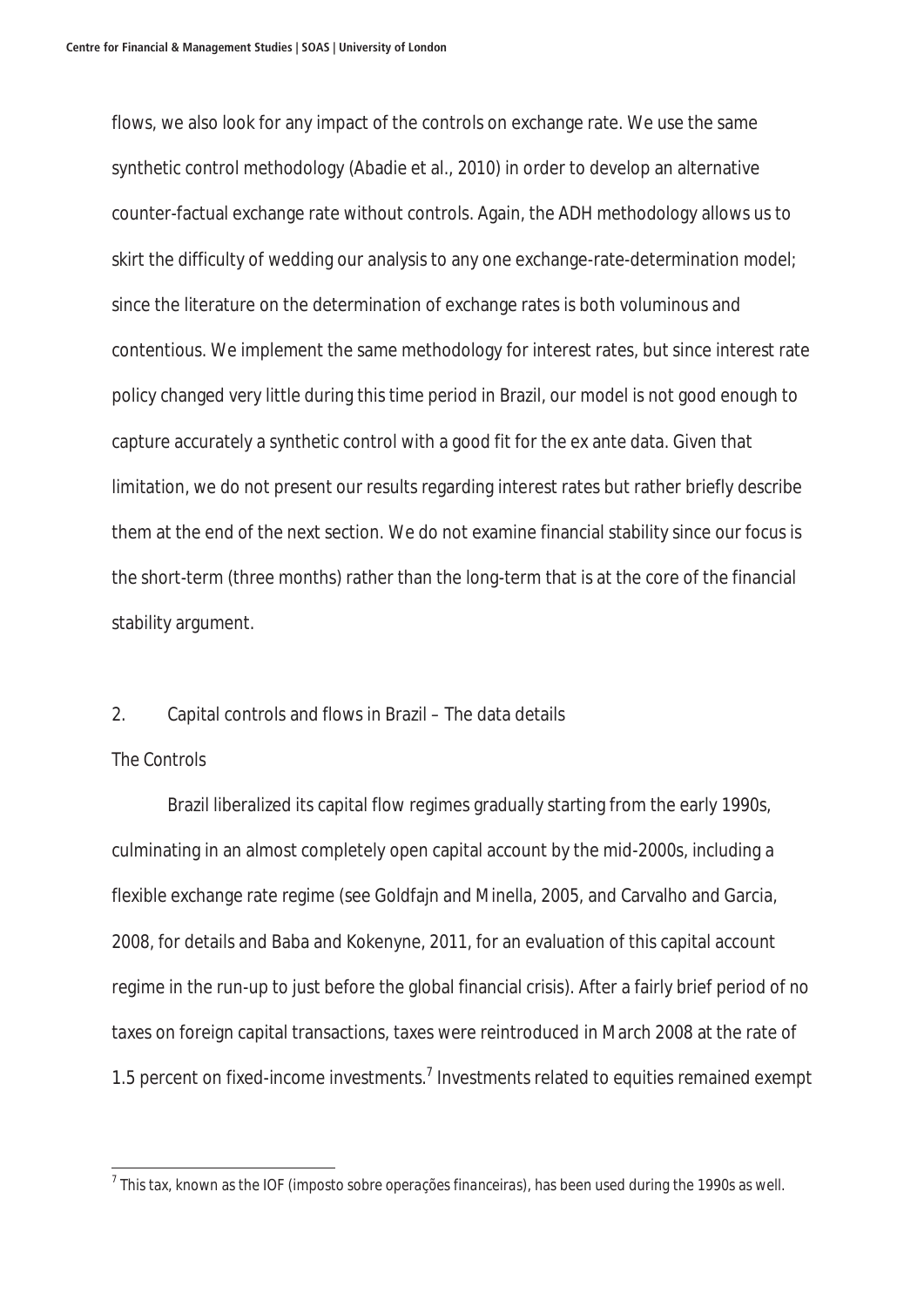from taxes for a while later.<sup>8</sup> The tax was reduced to zero in October 2008 at the peak of the global financial crisis, when the exchange rate came under depreciation pressures (as in many other big emerging markets). A 2 percent tax on fixed-income and equity inflows was reintroduced in October 2009 with further widening its application the next month. The tax was later increased to 6 percent in two stages (in October 2010); but then reduced back down to 2 percent in January 2011.<sup>9</sup> Our dating of these capital account policy changes relies on OECD (2011).

### *The Flows*

**.** 

The weekly mutual fund flows data we use are from Emerging Portfolio Fund Research (EPFR). We calculate the weekly flows to a specific country as the aggregate flows channeled specifically to this country (from mutual funds whose focus is country-specific). Flows that target a broader regional market including this country, e.g. Latin America, are excluded from our calculations and are thus not present in much of the analysis. As robustness check, we also calculate the broad regional flows to Latin America, which are the sum of all flows channeled to this region, and evaluate its response to Brazilian capital control. In a similar manner, we calculate the Total Net Asset under management (TNA) by summing up the TNA of all funds targeting the designated country; and obtain the Mutual fund return by taking the aggregated return of all funds that specialize in the designated country.

Other than the fund-specific characteristics, we also control for the country's stock and bond market performance as well as its foreign exchange rate fluctuations. Specifically,

<sup>&</sup>lt;sup>8</sup> In May 2008, the tax was extended to cover "simultaneous operations" to prevent circumvention of the inflow tax (circumvention which was apparently widespread).

<sup>&</sup>lt;sup>9</sup> Tax was also expanded to cover margin calls on derivative positions and foreign borrowing with maturities below one year.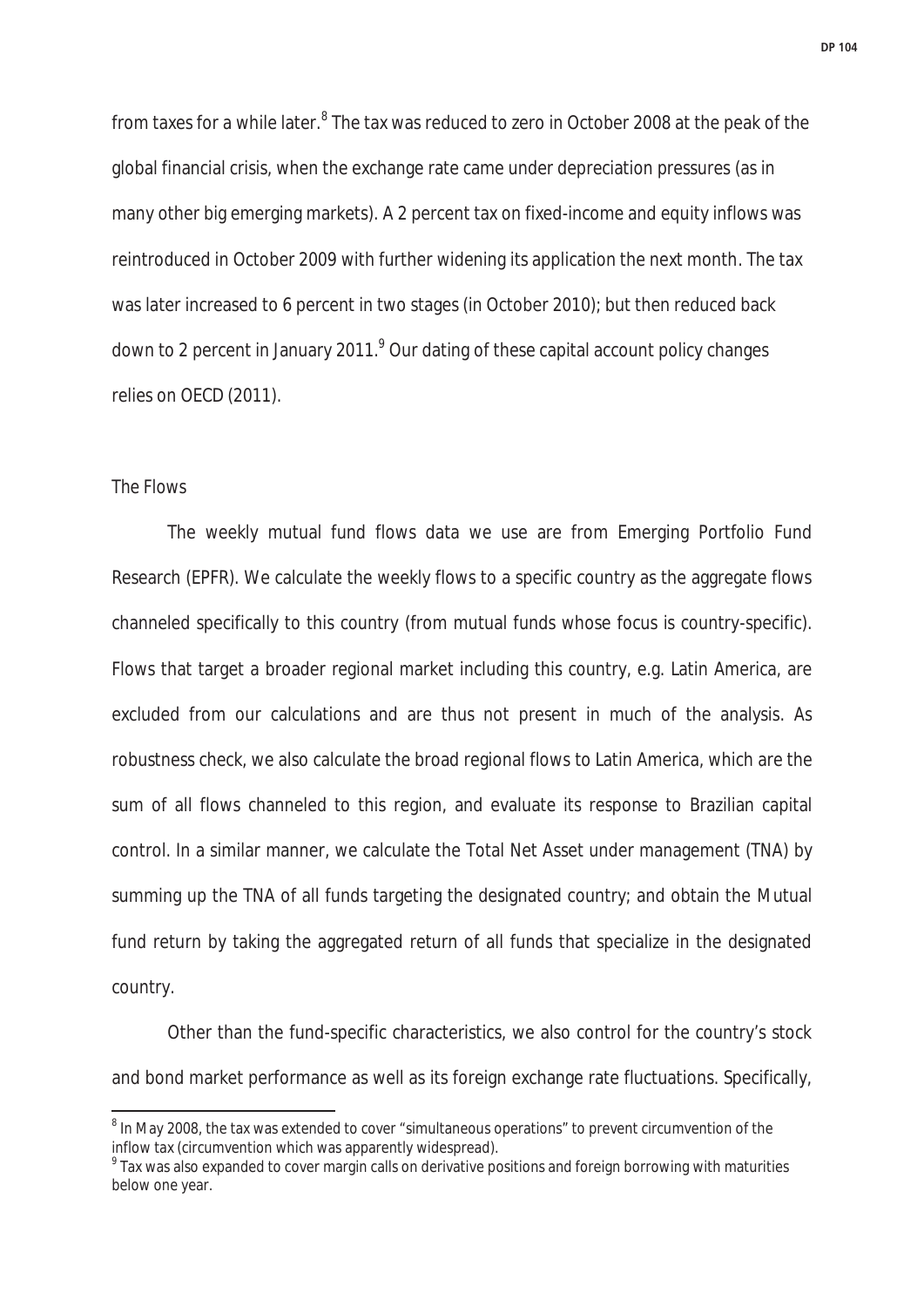we calculate the weekly stock market return on the major stock market index measured in local currency. Weekly bond market return is calculated similarly. Bond index are from JP Morgan GBI and EMBI and are measured in local currency. Weekly Return on Foreign Exchange rate is calculated as the weekly return of the local currency against USD. For every episode of capital control, we study 12 weeks (approximately 1 quarter) before and after the control date. We include a country as a possible component of the control group if there are no missing observations in either variables described above for the given sample period. Generally, only a few small countries drop out of the sample. The final control group sample contains 32 to 37 countries depending on the episode.

One of the ADH algorithm's advantages is the ability to use this synthetic control methodology to estimate unbiased coefficients with relatively few pre-event observations. In our case we use 12 weekly observations pre-treatment for the estimation (see details below); a similar number to what Abadie et al. (2010) use, and only slightly less than the number used in the first paper to use this methodology (Abadie and Gardeazabal, 2003).

#### 3. Methodology

 $Y_{it}$  is the outcome variable that is evaluated based on the controls' impact on the treated country *i*, (with *i*=1 for Brazil and *i*>1 for all other countries) and time *t* (for time periods  $t=1,...,T_0,...,T$ ; where  $T_0=13$  is the time of imposition of controls or a change in the control's details) and *T*=25. In this paper, we examine three outcome variables – three variables are potential policy aims, and which may have been affected by the imposition or relaxation of capital controls: aggregate capital flows (as measured in our mutual fund database), the exchange rate, and the interest rate.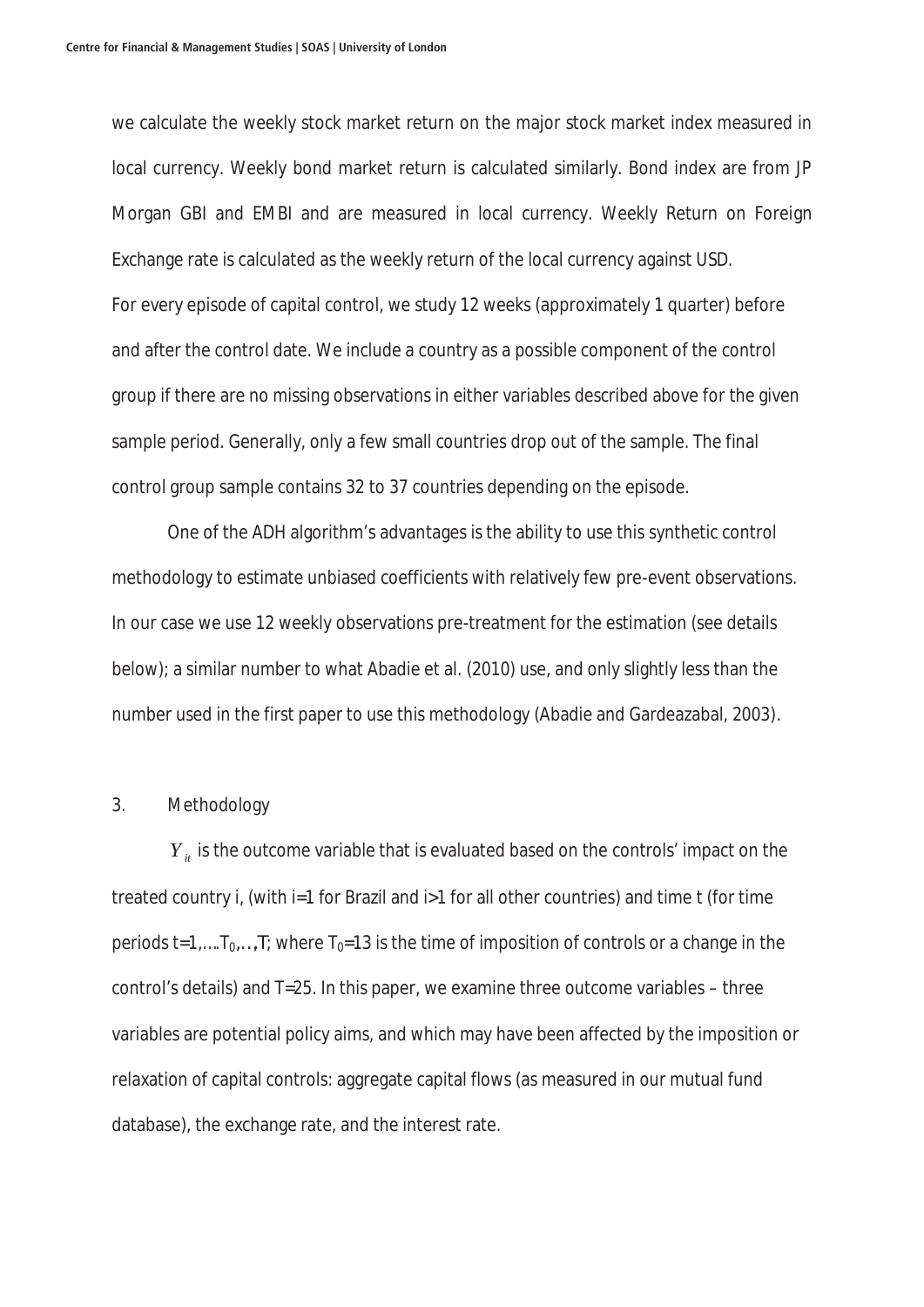$Y'_{it}$  is the outcome variable in the presence of the controls and  $Y''_{it}$  is the outcome variable had the controls not been imposed.<sup>10</sup> The ADH methodology requires the assumption that the event has no effect on the outcome variable before the date of impact  $T_0$   $(Y_{it}^I = Y_{it}^N \forall t < T_0)$ . The observed outcome is defined by  $Y_{it} = Y_{it}^N + \alpha_{it} D_i$  where  $\alpha_{it}$  is the effect of the capital controls change on the variable of interest  $(Y'_{it} - Y''_{it})$  and  $D_{it}$  is the binary indicator denoting the event occurrence (  $D_{li}$  =1 for  $t \geq T_0$  and  $i = 1$ ; and  $D_{li}$  =0 otherwise). The aim is to estimate  $\alpha_{it}$  for all  $t \geq T_0$ for Brazil (*i*=1). The problem is that for all  $t \geq T_0$  it is not possible to observe  $Y_{1t}^N$  but only  $Y_{1t}^N$ .

Although there is no way of accurately predicting the country-specific determinants of  $Y_{it}$ , the structure of the emerging market economies is fairly similar and the external shocks affecting them were fairly similar as well (except for mean zero iid shocks  $\varepsilon_{i}$ ). In this case,  $Y_{1t}$  can be calculated as the weighted average of the  $Y_{it}$  (for  $i = 2,...,J$ ) observations from the other countries; i.e.,

$$
Y_{1t}^N = \delta + \sum_{j=2}^J \omega_j Y_{j\,t}^N + \alpha_{1t} D_{1t} + \varepsilon_{1t}
$$
\n<sup>(1)</sup>

For pre-impact observations ( $t < T_0$ ) this equation can be estimated to obtain the weights allocated to the different country observations,  $\omega_j$ <sup>11</sup> The following estimation equation is used for each variable of interest (capital inflows, exchange rate, interest rate), based only the pre-impact observations, to obtain estimates for  $\delta$  and  $\omega_j$ :

**.** 

<sup>&</sup>lt;sup>10</sup> This description is a modified version of Abadie *et al.* (2010). To simplify comparison, we follow their notation where *I* denotes intervention (capital account policy changed) and *N* denotes non-intervention (policy not changed).

 $11$  The Abadie et al. (2010) specifications include an additional vector of variables that determine the variable of interest but are unaffected by the treatment. We estimate the model with additional variables that may affect capital inflows; more details are available in the previous data section and in the data appendix.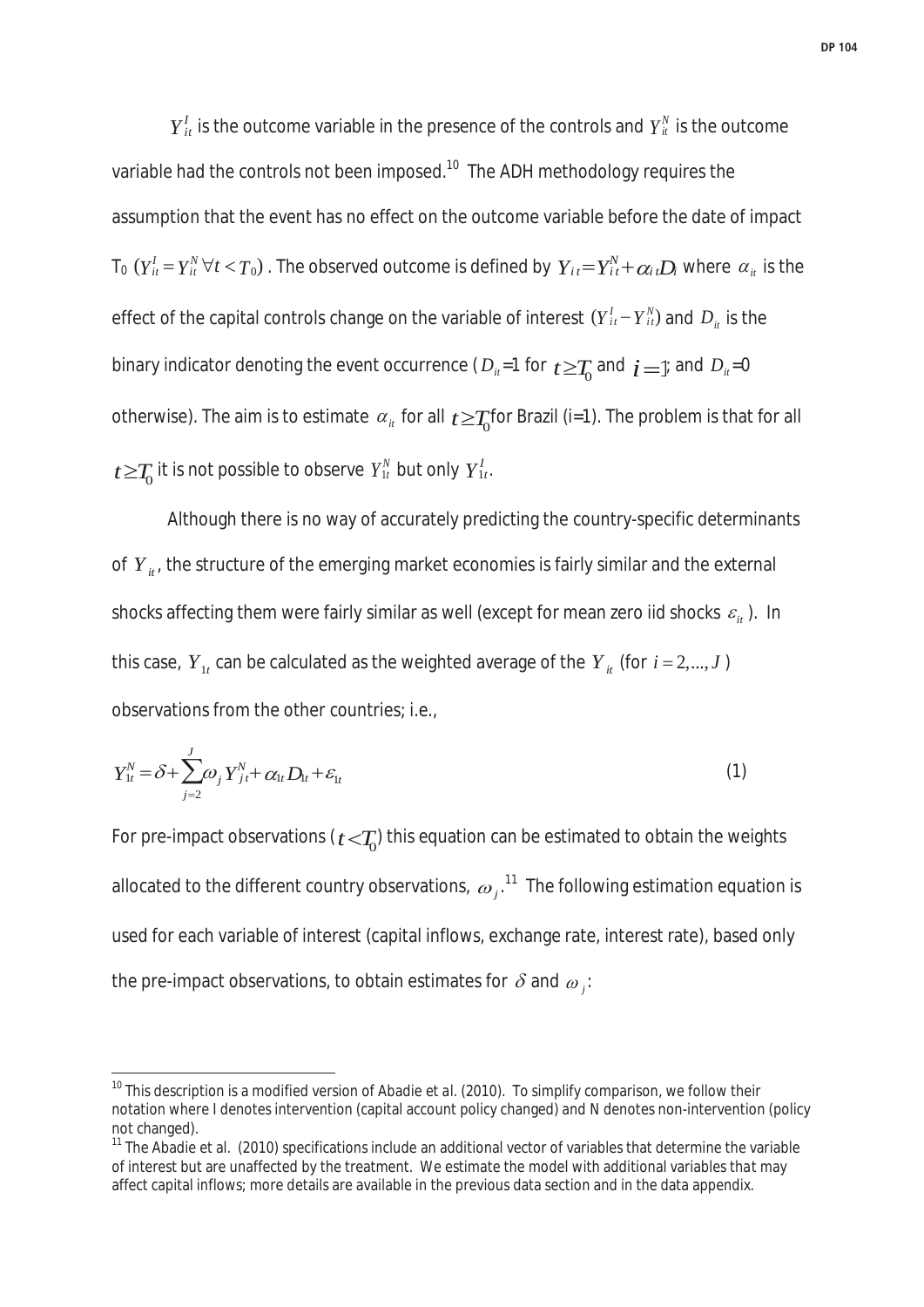$$
Y_{1t}^N = \delta + \sum_{j=2}^J \omega_j Y_{jt}^N + \varepsilon_{1t} \tag{2}
$$

Abadie et al. (2010) show that under acceptable assumptions, one can estimate  $\alpha_{ij}$  for  $t \geq T_0$ by calculating

$$
\hat{\alpha}_{it} = Y_{it}^I - \hat{Y}_{it}^N = Y_{it}^I - [\hat{\delta} + \sum_{j=2}^J \hat{\omega}_j Y_{jt}^N] \qquad \text{for } t \ge T_0
$$
 (3)

where the second term on the right hand side of the equation is calculated using the weights ( $\partial_{j}$ ) estimated in equation (1) and the post-treatment observations for the control group (the other countries' observations).

The estimates of equation (1) are only used for constructing the counterfactual as accurately as possible. Thus, we are not interested in the actual coefficient estimates of these regressions as they have no economic significance or otherwise interpretable meaning.12

The usual statistical significance of our reported results, based on regression-based standard errors, is not relevant in this case since the uncertainty regarding the estimate of  $\partial_{\mu}$  does not come from uncertainty about the aggregate data. Uncertainty in comparative case studies with synthetic control is derived from uncertainty regarding the ability of the post-treatment synthetic control to replicate the counterfactual post-treatment in the treated observations.

Following Abadie et al. (2010), we can use permutation tests to examine the statistical significance of our results: We separately assume that every other country in our sample implements a similar (and imaginary) capital control in the same year. We then produce counterfactual synthetic control for each "placebo control." These synthetic

**.** 

 $12$  Results for the weights we obtain are available in appendix B.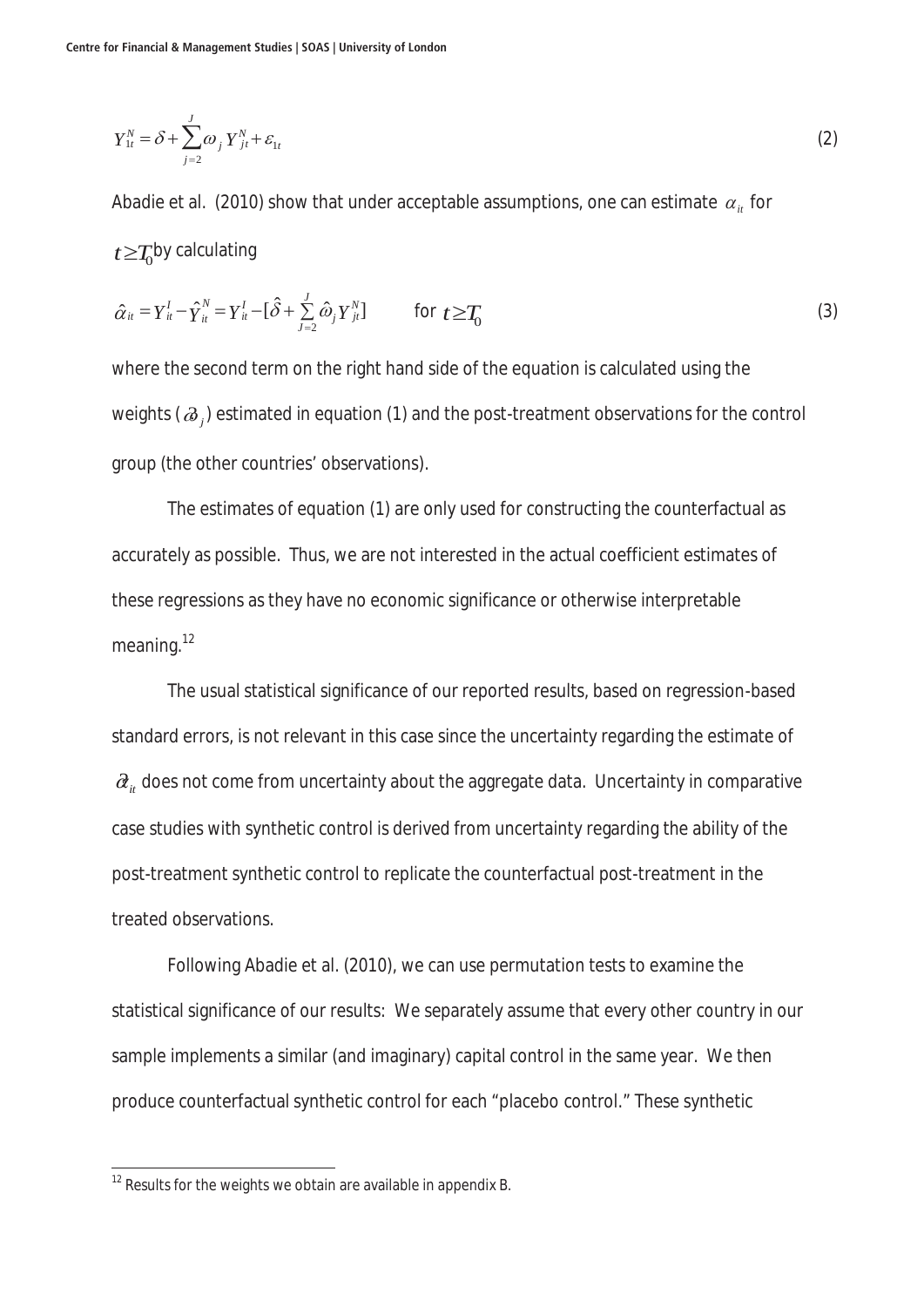counterfactuals for the placebos are then used to calculate the impact of the placebo capital controls ( $\hat{\alpha}_{\scriptscriptstyle{ii}}^P$ ) in every year following its (non)-occurrence with the following formula:

$$
\hat{\alpha}_u^P = Y_u^I - \hat{Y}_u^N = Y_u^I - [\hat{\delta} + \sum_{j=2}^J \hat{\omega}_j Y_{jt}^N] \qquad \text{for } t \ge T_0 \text{ and } j \ne P
$$
 (4)

Essentially, we investigate whether the  $\hat{\alpha}_{1t}$  we estimated for Brazil are statistically different from the placebo  $\hat{\alpha}_{i}^{P}$  for  $\dot{\triangleright}$ 1. This procedure, of course, should only be applied in the cases where our initial estimates of the capital controls' effects yielded any statistically and/or economically significant observed impacts. This is not the case in some of our estimations, and we therefore include only the placebo results for episodes in which we find any apparent impact of the change in the capital control regime.

### 4. Results

### *Results for Capital Inflows and exchange rate*

We estimate the weights for equation (2) and then graph the actual evolution of capital inflows (as recorded in the EPFR data we use) and the synthetic control that assumes no change in policy. These figures therefore show the counter-factual evolution of capital flows had the changes in capital account policy not occurred. We summarize these results chronologically for each change in Brazil's capital account policies 2008-2011:

The first act - March 2008 (taxing fixed income only) - is reported in figure 1. We observe a decline in flows in the run-up to the placing of controls, but that funds start flowing in again (net) about two weeks before the episode; this budding inflow may be the impetus for the placing of controls (figure 1A). The placing of controls did not appear to have a large influence, a small and temporary slowdown in the inflow episode that resulted from the controls. While we observe a continuation of the inflow for the counter-factual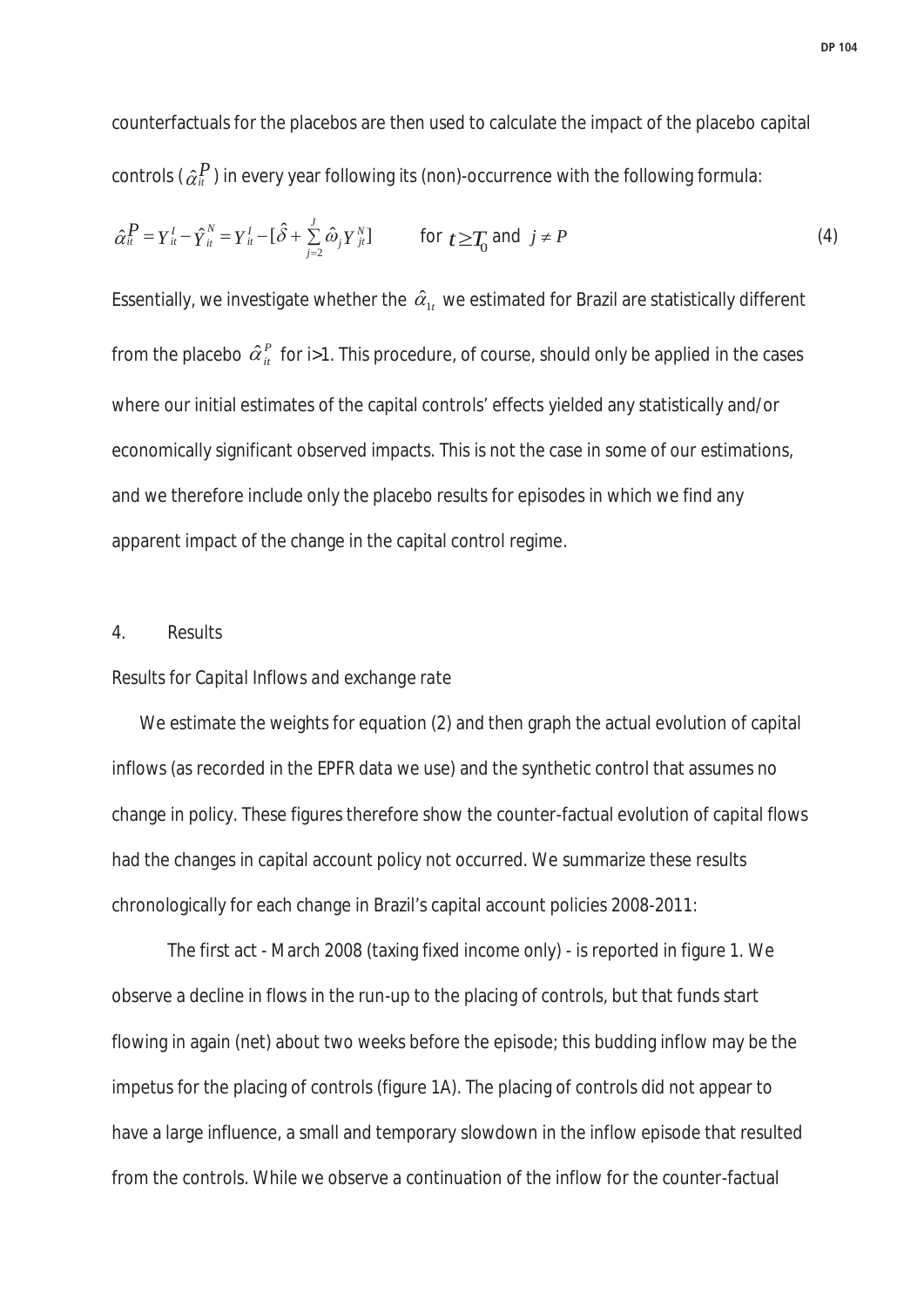scenario, Brazil experienced a similar dramatic rise, but with about a month's delay. We are not confident that this delay, however, is a result of the imposed controls since it is also present in inflows to other Latin American destinations.<sup>13</sup> A similarly very brief deviation from the counter-factual can be also observed for the exchange rate (figure 1B). Within 3-4 weeks, we can longer identify any residual impact of the imposition of controls on the exchange rate.

In figure 2, we report on the second act - October 2008 (removing the fixed-income tax during the Lehman aftermath). Inflows were decreasing rapidly throughout the pre-crisis period starting in July, 2008 (figure 2A). We observe evidence of a slowdown in the capital outflows as a result of this removal of controls in October. The counter-factual Brazil (without the relaxation of controls) would have experienced a continuing capital flight. LatAm funds, also seem to continue declining during this period, though at a slowing rate, which suggests that the removal of the IOF did indeed have the intended effect. In figure 2B we present the placebo test for this episode; the evidence only suggests an impact that is (weakly) statistically observable as non-coincidental (i.e., the gap between the Brazilian flows and the counter-factual is bigger than for the majority of the placebos). The evidence regarding the exchange rate is not as robust (figure 2C), but there still does appear to be a longer-term impact on the exchange rate than the one we observed in the first episode. Even that, however, appear to be a transitory phenomenon.

Third act - October 2009 (taxing both equity and bonds at 2%): The policy aim was to reduce inflows, and that did not seem to work (figure 3A). Brazil continued experiencing inflows as did the rest of LatAm (if anything, the inflows for Brazil are rising faster than for

**.** 

<sup>&</sup>lt;sup>13</sup> These results for the LatAm funds are not presented in the figures but are available upon request.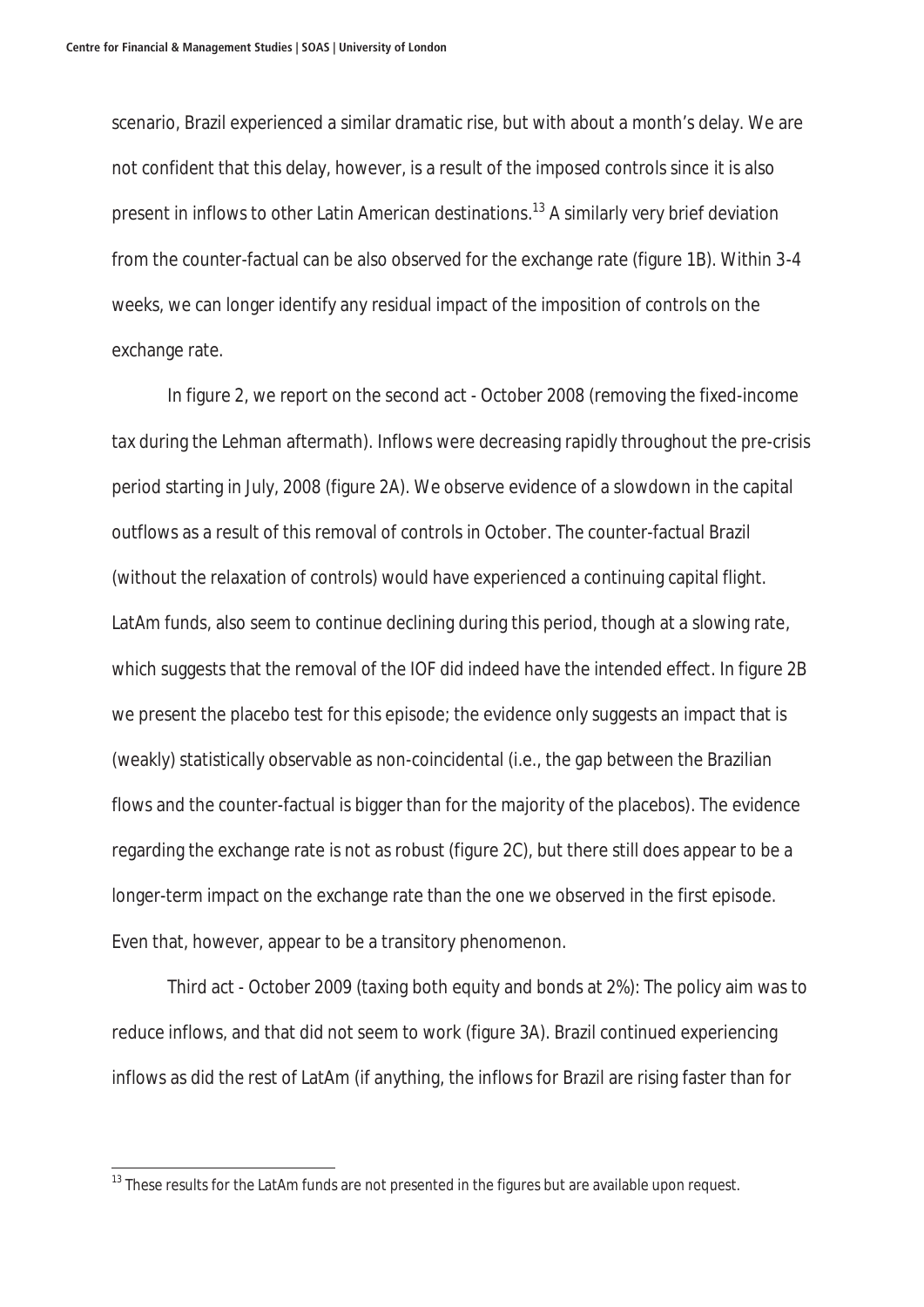other Latin American funds).<sup>14</sup> We find no evidence that the imposition of controls had any impact of the exchange rate (figure 3B).

Fourth act - October 2010 (tax going up to 4% on fixed income): In figure 4A, we again observe an ineffective control as increase in the IOF does not interrupt the continuing inflow episode (as it did for other LatAm countries; but with a bigger impact for Brazil). In both acts Three and Four of 2009 and 2010, the post-control inflow boom episode seem to be large and unique (since the actual is significantly larger than the synthetic and unique to Brazil relative to LatAm funds). The controls did not manage to stem the volume of these inflows, though they may have produced other desirable outcomes (more on that below). In the next change in policy, presented in figure 4B, the IOF was further increased to 6% only two weeks after the previous increase (October 2010). Again, the further tightening of controls appears ineffective in stemming inflows. We do not show the corresponding figures for the exchange rate, but the results are similarly non-significant.<sup>15</sup>

Fifth act - January 2011 (reducing taxes on equities). In figure 5A, we observe a short-run surge in equity investment that is unique to the Brazil funds and may be attributable to the reduction in the tax on equities. But this surge reverses quickly; and postreversal decline is equivalent to a general decline in funds going to LatAm in the first three months of 2011. This conclusion is borne out when examining the placebos graphed in figure 5B; again, we surmise that a relaxation of controls did appear to have a very-shortterm, but both statistically and economically meaningful impact on capital flows. In the longer-term (three months in our framework) there does not seem to be any significant impact. The same findings, a brief deviation from the counter-factual and a reversion back

**.** 

<sup>&</sup>lt;sup>14</sup> If anything, inflows increased further after the tightening of controls. Since the controls were imposed as a capital inflow surge was beginning, it is difficult to speculate whether the controls were somehow a signal that encouraged further flows (a possibility that is suggested in the survey data that Forbes et al., 2012 present).  $15$  Results are available upon request from the corresponding author.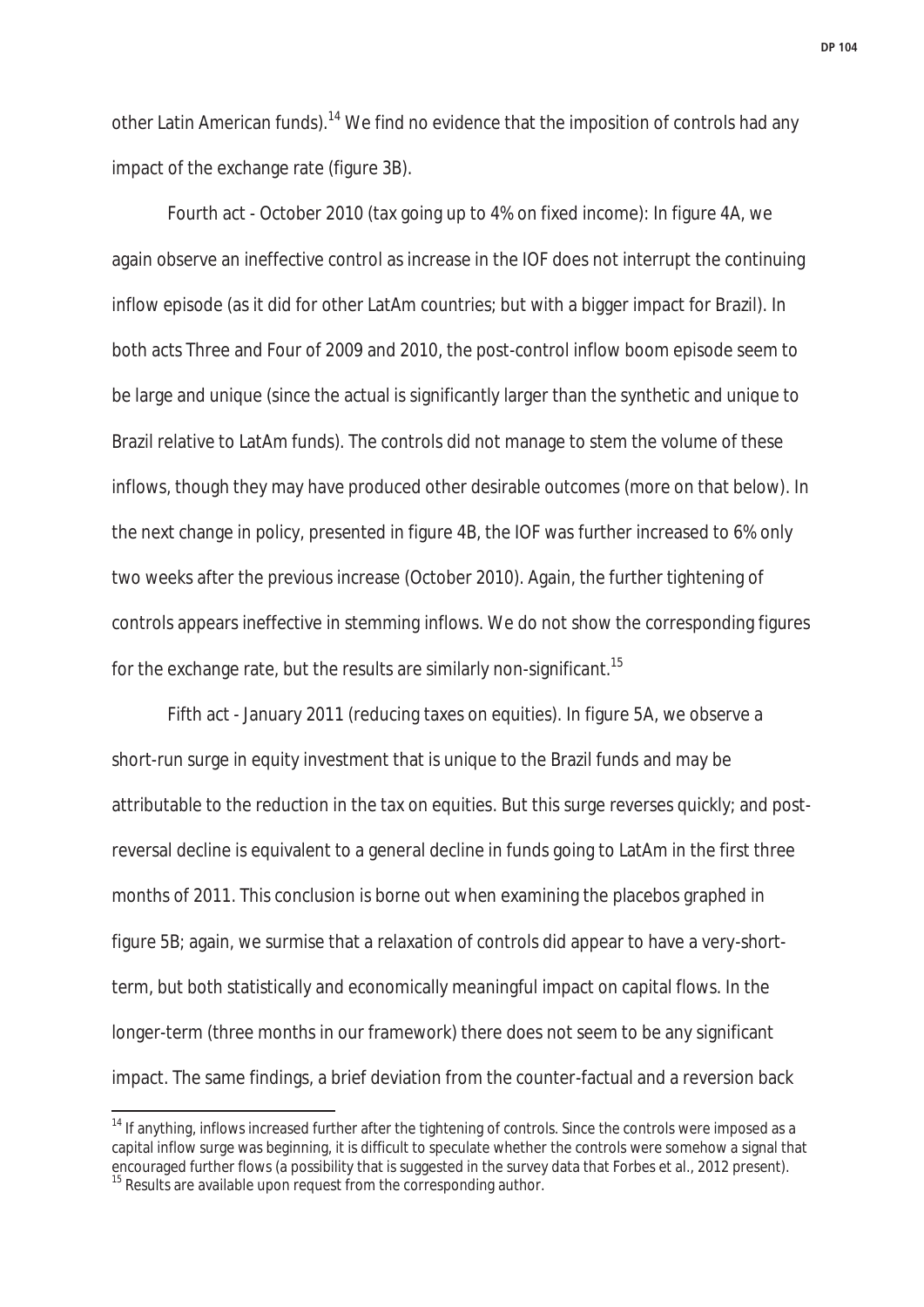to the pre-change equilibrium can also be found in the estimations of the exchange rate (figure 5C).

#### *Summary of Empirical Findings – Capital Controls as a Signal*

To summarize, after controlling for the counter-factual (Brazil with no capital account policy change) for each event in which Brazil modified its capital controls during the first three years of the Global Financial Crisis, we find no evidence that any tightening of controls were effective in reducing the magnitudes of capital inflows into the country. We do observe some modest success in preventing further declines in inflows when the capital controls are relaxed as was done in the immediate aftermath of the Lehman bankruptcy in 2008 and the associated massive credit contraction worldwide. A similar modest success can be attributed to the decision by the Brazilian government to reduce taxes in January 2011.

Both of these decisions to relax controls were instituted during a capital outflow episode, and these successes were more evident in preventing further decreases in capital inflows than in any sustained impact on the exchange rate. These results complement survey responses described in Forbes et al. (2012). In these surveys of investment managers, the overall conclusion Forbes et al. (2012) reach is that investment managers' reactions to fairly limited capital account policy changes in a large open economy like Brazil is very muted and remarkably heterogeneous. Given these heterogeneous sentiments it may not be a surprise that we find so little impact that can be accounted for by the tightening of the capital account regime.

Why did we find an asymmetric impact? Why is there a significant impact when controls were removed? The interviews that were conducted by Forbes et al. (2012) suggest that many money managers were more interested in the signal content of the capital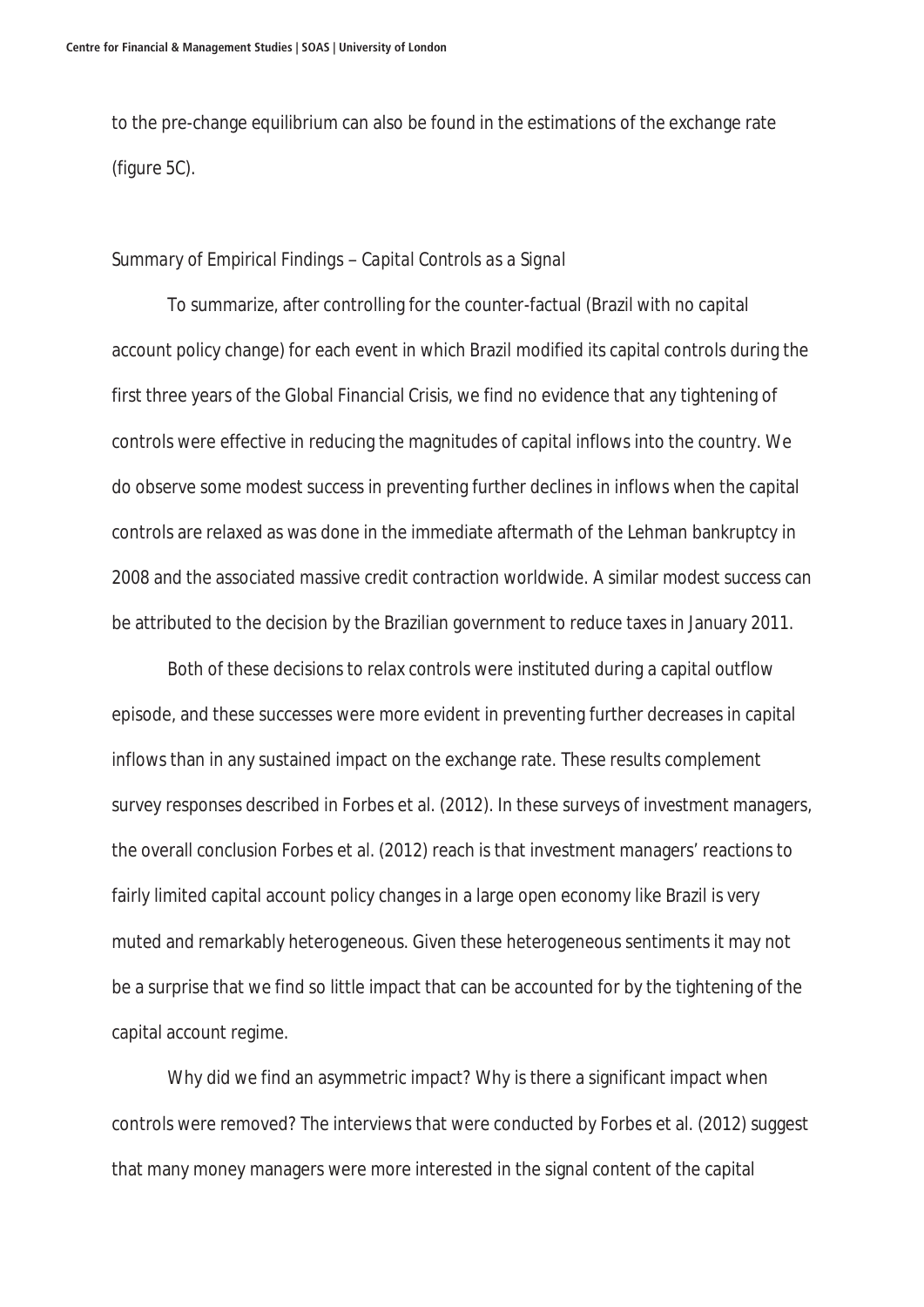**DP 104**

account policy change rather than in the direct impact of the changes on their tax liability and therefore on their bottom lines. Brazil, throughout this period, was controlled by the left-of-center Workers' Party headed by Lula.<sup>16</sup> Our hypothesis is that price-based, mild capital controls' only perceptible effect are to be found in the content of the signal they broadcast regarding the government's larger intentions and sensibilities. In Lula's case, the government was widely perceived as ambivalent to markets, and especially to the international capital markets. Thus, an imposition of (fairly mild) controls was not perceived as 'news' and thus had no impact. A willingness to remove controls, however, as happened in October 2008 in the middle of the global post-Lehman financial panic and then again in January 2011, just after the transition from Lula to Dilma Rousseff's administration were both apparently perceived as noteworthy indications that the government was not as hostile to the international financial markets as many expected it to be. The removal of controls was thus effective since the presumption was that the government had some antipathy to financial markets and foreign investors. This of course, suggests that the same policy may have a different impact within a political environment in which the government is perceived differently.

### *Brazil and the BRICS*

**.** 

The weights we obtained in constructing our synthetic controls (see appendix) have no real economic meaning, but do describe the conditional correlation between flows to Brazil and flows to the other countries in our (comprehensive) sample. Interestingly, the other BRIC countries (Russia, India and China) seem to figure quite prominently as controls (with the occasional addition of Mexico, Australia, Indonesia, Taiwan). This is interesting in and of

<sup>&</sup>lt;sup>16</sup> Luiz Inácio Lula da Silva. Replaced on 1/1/2011 by Dilma Rousseff from the same left-of-center political party.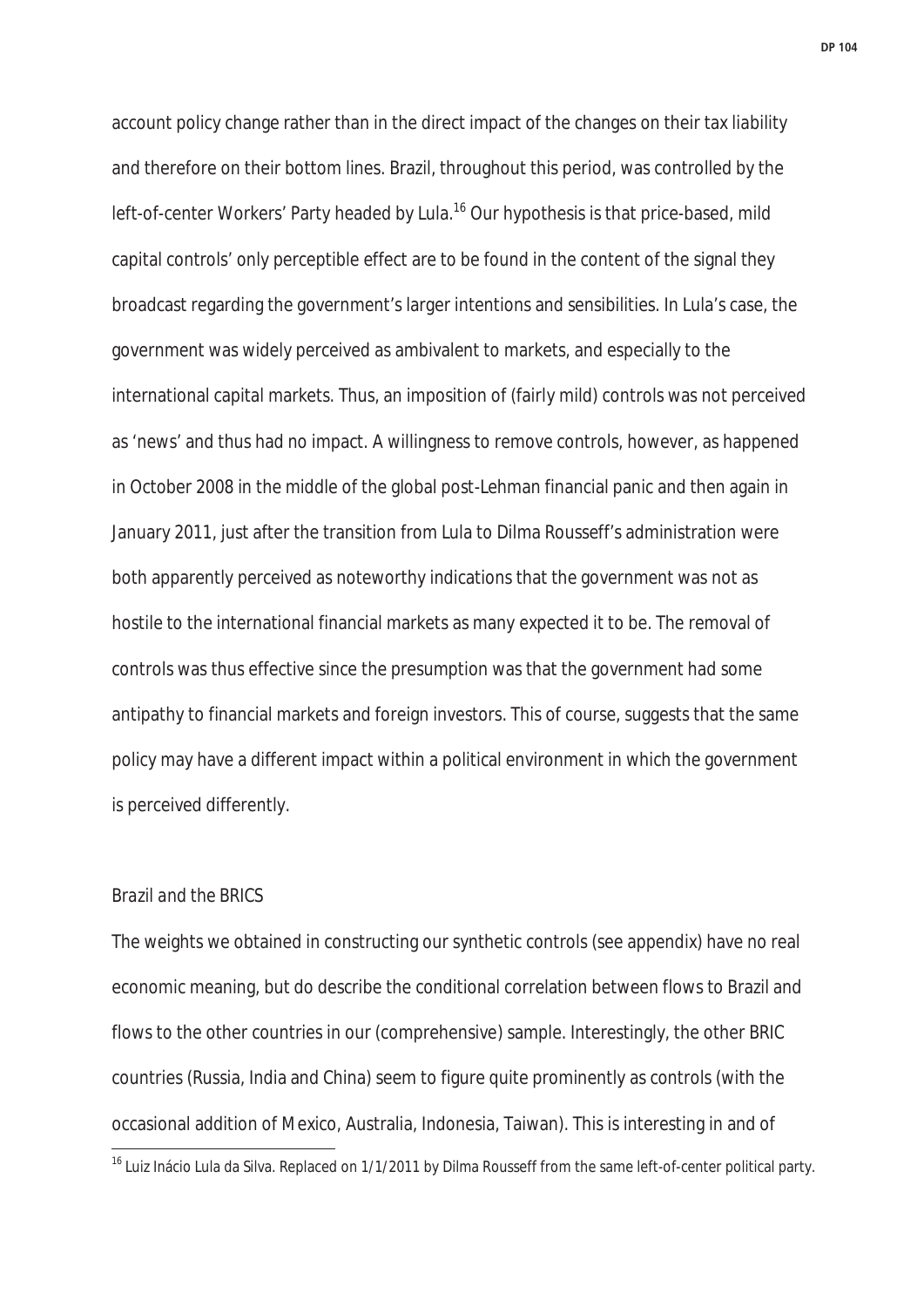itself, since Russia and Brazil are large commodity exporters, and India and China's sectoral composition of trade is quite different). Investment managers of the funds included in the dataset, apparently, seem to treat the BRIC as similar substitutes and capital inflows to them appear to be motivated similarly. Capital flows in Brazil are correlated much more closely with the other members of the BRIC club rather than with regional neighbors like Argentina or Chile, and other large agricultural exporters like Colombia or Thailand.

Forbes et al. (2012) focus on the externalities created by the imposition of capital controls, and how the imposition/relaxation of controls in one country (Brazil) may lead to reallocation of portfolio shares that may have an impact on other countries' capital flows. We therefore estimate the impact of Brazil's five episodes of change in its capital account regime on the other BRIC club members, Russia, India and China. In most cases, we do not observe any statistically visible deviation between the synthetic and the actual flows – so that Brazil's policy changes had no apparent impact. In a few instances, however, there do seem to be notable deviations; in particular we observe that for China in the first episode (an inflow surge), Russia in the second episode (outflow), China again in the third episode (again an inflow surge), and India and China in the fifth episode (outflow). But these deviations fit with our notion that Brazil is attempting to 'lean-against-the-wind' while the other BRICs are facing the same head- or tail- winds themselves. Unlike Forbes et al. (2012), we are hesitant to conclude that this is a sign of an externality; it is equally plausible that these changes in controls were implemented when all the BRICs were experiencing very similar capital inflow surges or capital flights/retrenchments.

#### 5. Future research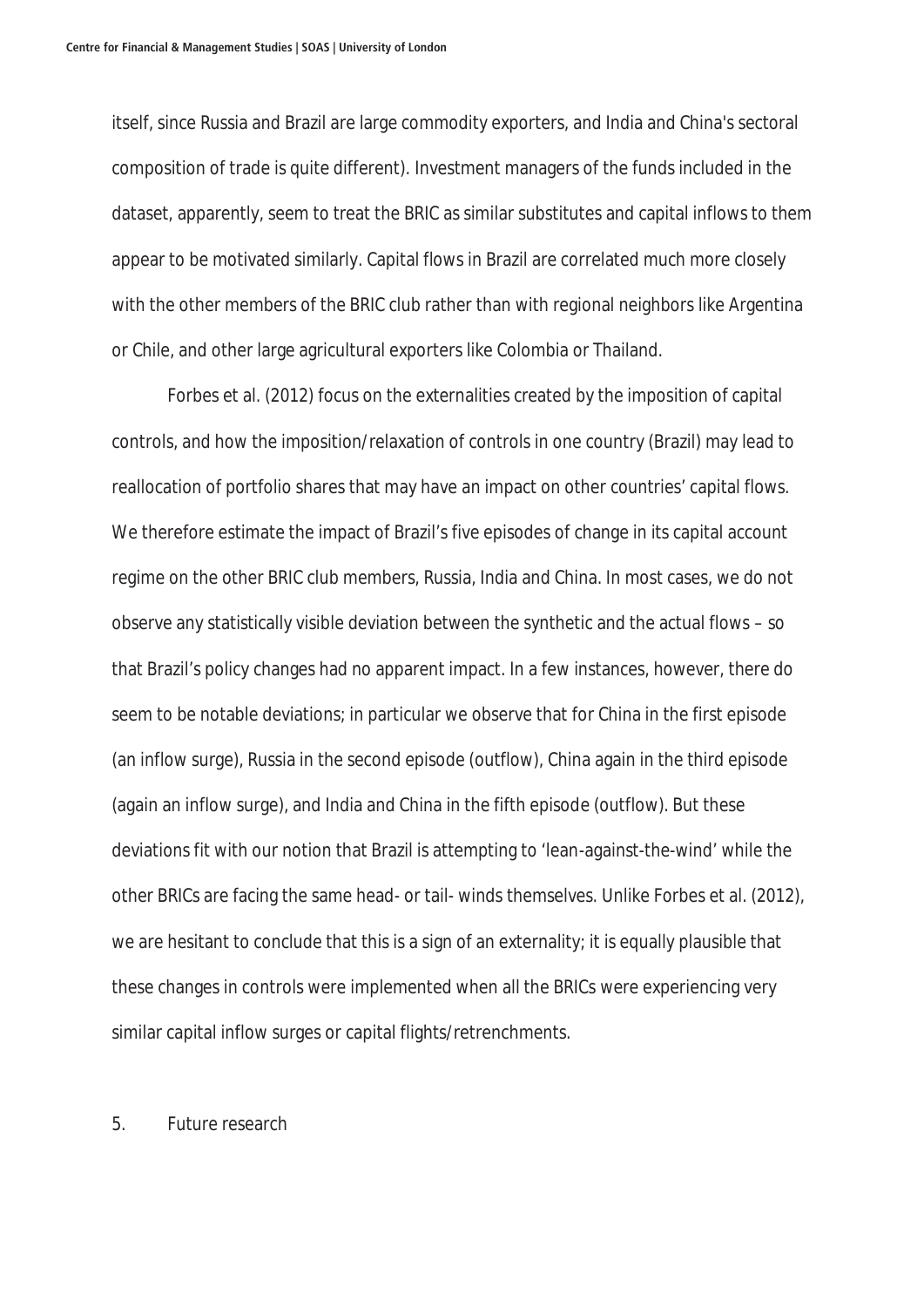In an IMF April 2011 meeting discussing the IMF's guidelines for supporting the use of capital controls, the Brazilian Finance Minister Guido Mantega voiced his opposition. He declared: "We oppose any guidelines, frameworks or 'codes of conduct' that attempt to constrain, directly or indirectly, policy responses of countries facing surges in volatile capital inflows. Governments must have flexibility and discretion to adopt policies that they consider appropriate." (Reddy, 2011). The Brazilian government, as well as other representatives from emerging markets, found the IMF's limited support of capital controls as a prudential policy tool as too limited and constraining, and argued for a broader mandate to use this set of tools.

In what can be perceived as a limited confirmation of this concern, IMF researchers recently concluded, in the case of several Eastern European countries that were experiencing heavy inflows, that the conditions prevailing in these cases did not justify the imposition of controls; and advocated more conventional (and less controversial among economists) monetary and fiscal adjustments (Chowdhury and Keller, 2012). If one uses the broad framework that the IMF suggests, however, on most accounts Brazil in 2008-10 appeared to have been a good candidate for the imposition of controls.

It is remarkable, therefore, that we fail to find much impact of these controls given their intended rationale in limiting the volume of capital flowing into a potentially overheated economy, and the vocal support these policies have garnered from many corners of the policy world. The reasons for instituting these policies, of course, may be political and electoral in nature, rather than being truly guided by a desire to obtain any of the impacts we described. It may be indeed that policy makers fully understand the inability of these controls to make any substantial impact, but nevertheless resort to adopting them. We leave that possibility for future work.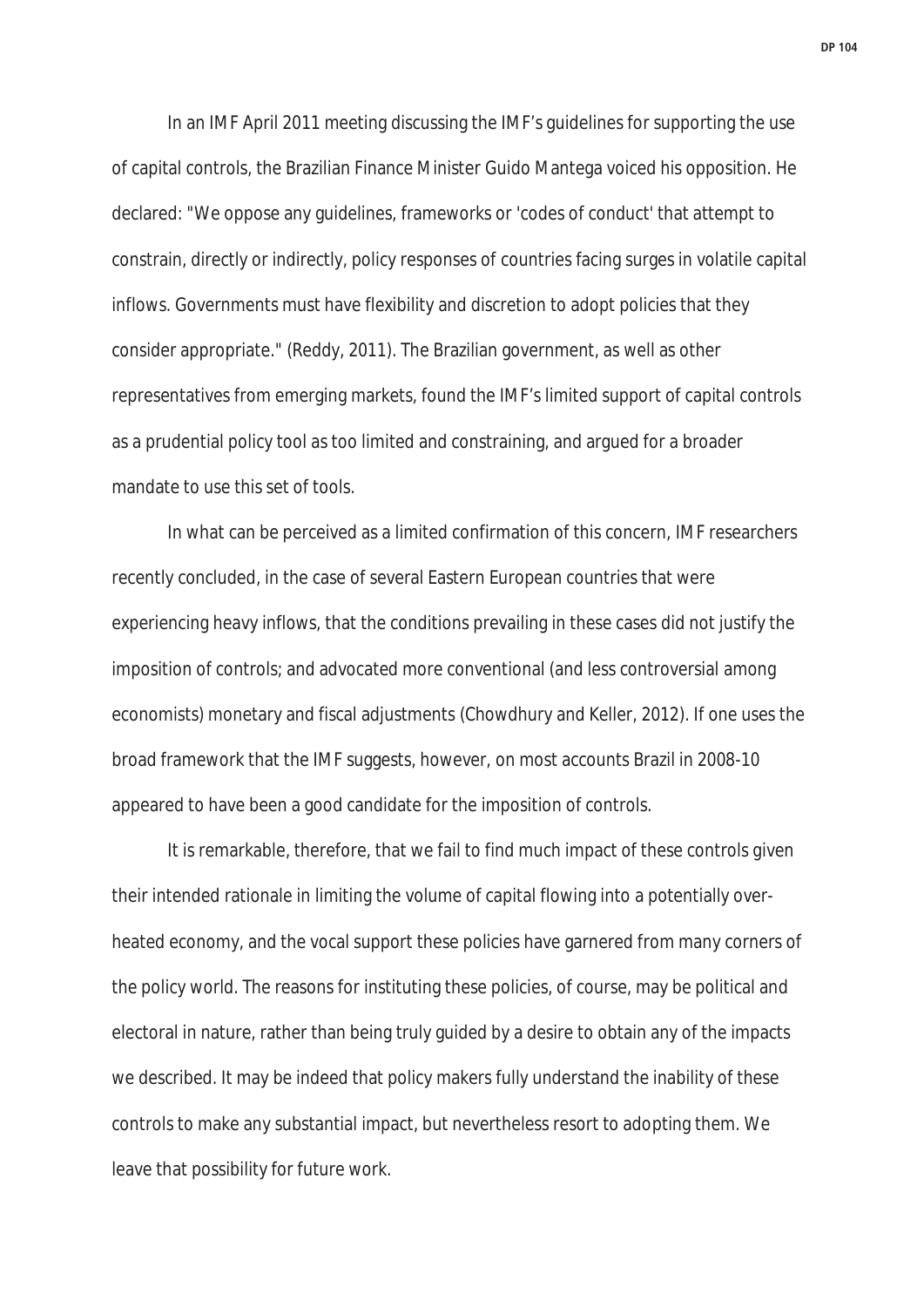**Centre for Financial & Management Studies | SOAS | University of London**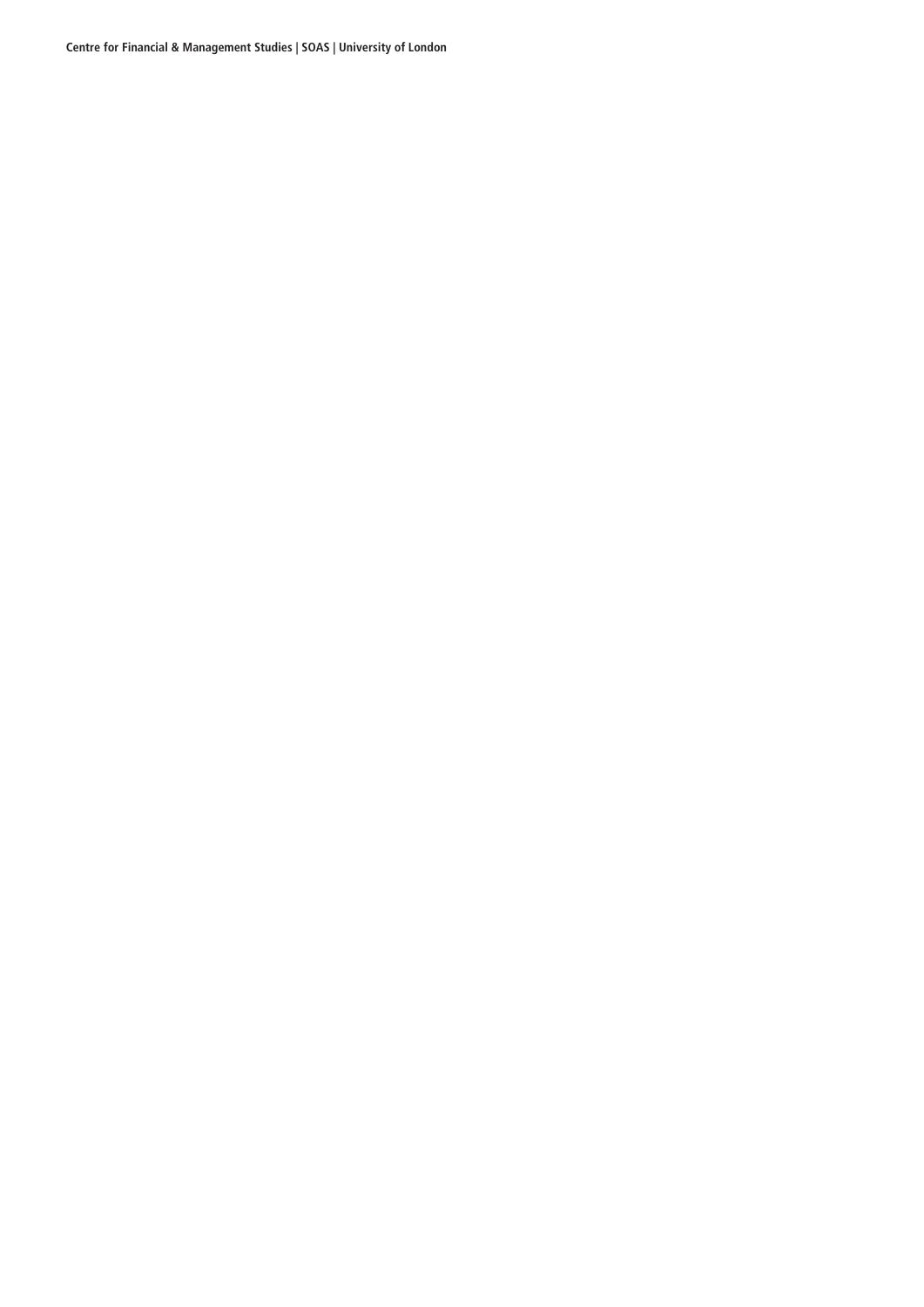### 6. References

Abadie, A., A. Diamond, and J. Hainmueller (2010). Synthetic control methods for comparative case studies: Estimating the effect of California's tobacco control program. *Journal of the American Statistical Association* 105(490), 493-505.

Abadie, A., and J. Gardeazabal (2003), 'The economic costs of conflict: A case study of the Basque country', *American Economic Review* 93(1): 113-132.

Binici, Mahir, Michael Hutchison, and Martin Schindler, 2010, "Controlling Capital? Legal Restrictions and the Asset Composition of International Financial Flows," *Journal of International Money and Finance*, Vol. 29, No. 4, pp. 666–84.

Carvalho, Bernardo and Márcio Garcia, 2008. Ineffective Controls on Capital Inflows in Sophisticated Financial Markets: Brazil in the Nineties. In: Sebastian Edwards and Márcio G. P. Garcia (eds.) *Financial Market Volatility and Performance in Emerging Markets*, University of Chicago Press.

Chinn, Menzie and Hiro Ito, 2006. What Matters for Financial Development? Capital Controls, Institutions, and Interactions. *Journal of Development Economics* 81, 163–92.

Chowdhury, Ibrahim and Leonor Keller, 2012. Managing Large-Scale Capital Inflows: The Case of the Czech Republic, Poland and Romania. IMF Working Paper 12/138.

Edwards, Sebastian, 1999. How Effective are Capital Controls? *Journal of Economic Perspectives* 13(4), pp. 65-84.

Forbes, Kristin, Marcel Fratzscher, Thomas Kostka, and Roland Straub (2012). Bubble Thy Neighbor: Portfolio Effects and Externalities from Capital Controls. NBER Working Paper No. 18052.

Glick, Guo and Hutchison (2006). Currency Crises, Capital Account Liberalization, and Selection Bias. *Review of Economics and Statistics* 88(4), 698-714.

Goldfajn, Ilan, and André Minella, 2005. Capital Flows and Controls in Brazil: What Have We Learned? NBER Working Paper.

Grabel, Ilene and Ha-Joon Chang, 2010. Why capital controls are not all bad. *Financial Times*  25/10/2010.

Joyce, Joesph and Ilan Noy, 2008. The IMF and the Liberalization of Capital Flows. *Review of International Economics* 16(3), 413-430.

Magud, N.E., C.M. Reinhart, and K. S. Rogoff, 2011. Capital controls: Myth and reality - a portfolio balance approach. NBER No. 16805.

Miniane, Jacques, "A New Set of Measures on Capital Account Restrictions," *IMF Staff Papers* 51 (2004):276–308.

OECD, 2011. *OECD Economic Surveys: Brazil.* Paris.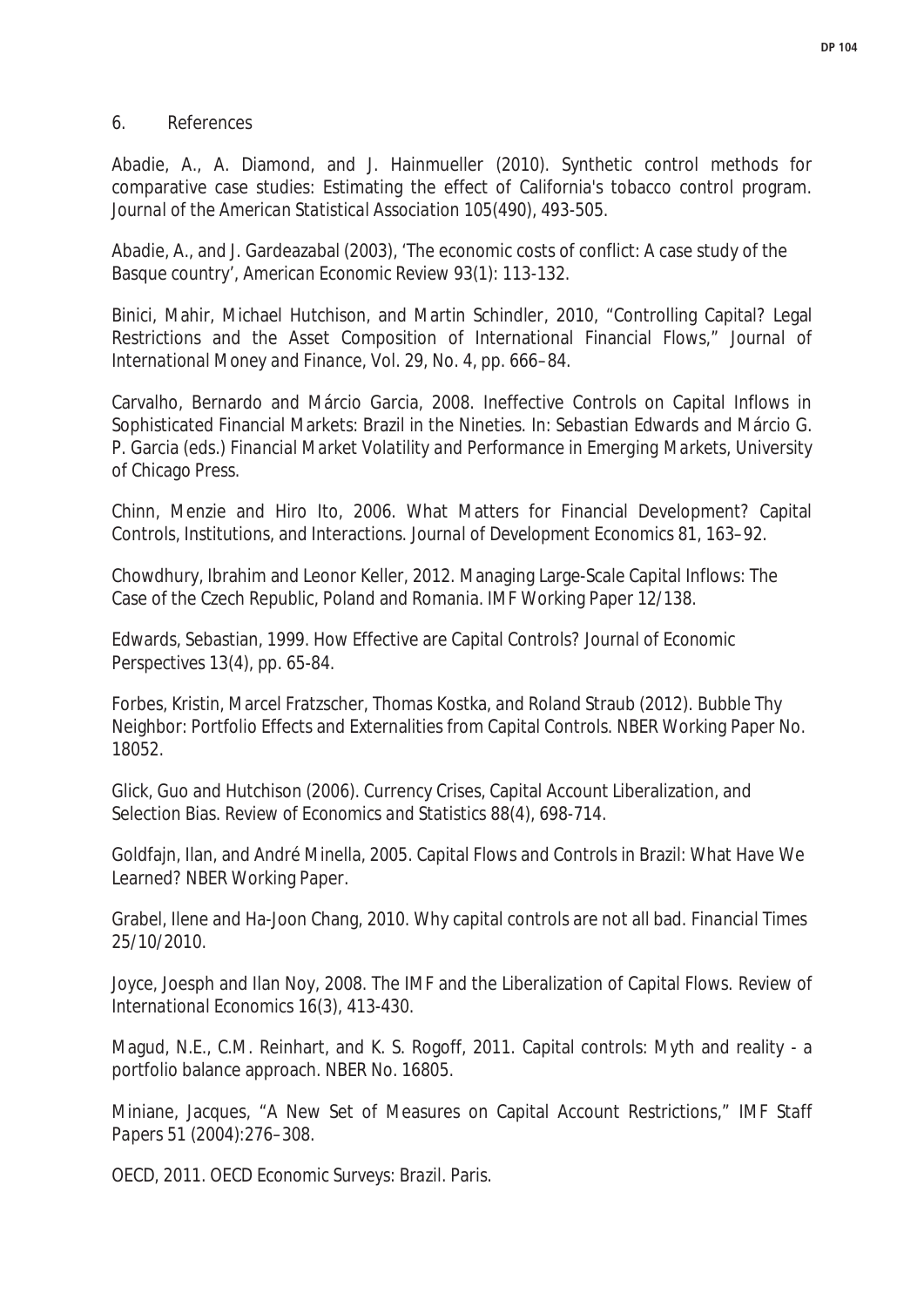Ostry, Jonathan D., Atish R. Ghosh, Marcos Chamon, and Mahvash S. Qureshi, 2011. Capital Controls: When and Why? *IMF Economic Review* 59(3).

Reddy, Sudeep, 2011. Emerging Nations Reject Capital Plan: IMF Delays Program to Help Countries Manage Short-Term Inflows; as Geithner Blames China, Others Blame the Fed. *Wall Street Journal*, 4/18/2011.

Schindler, Martin, 2009. Measuring Financial Integration: A New Data Set. *IMF Staff Papers* 56(1), 222-238.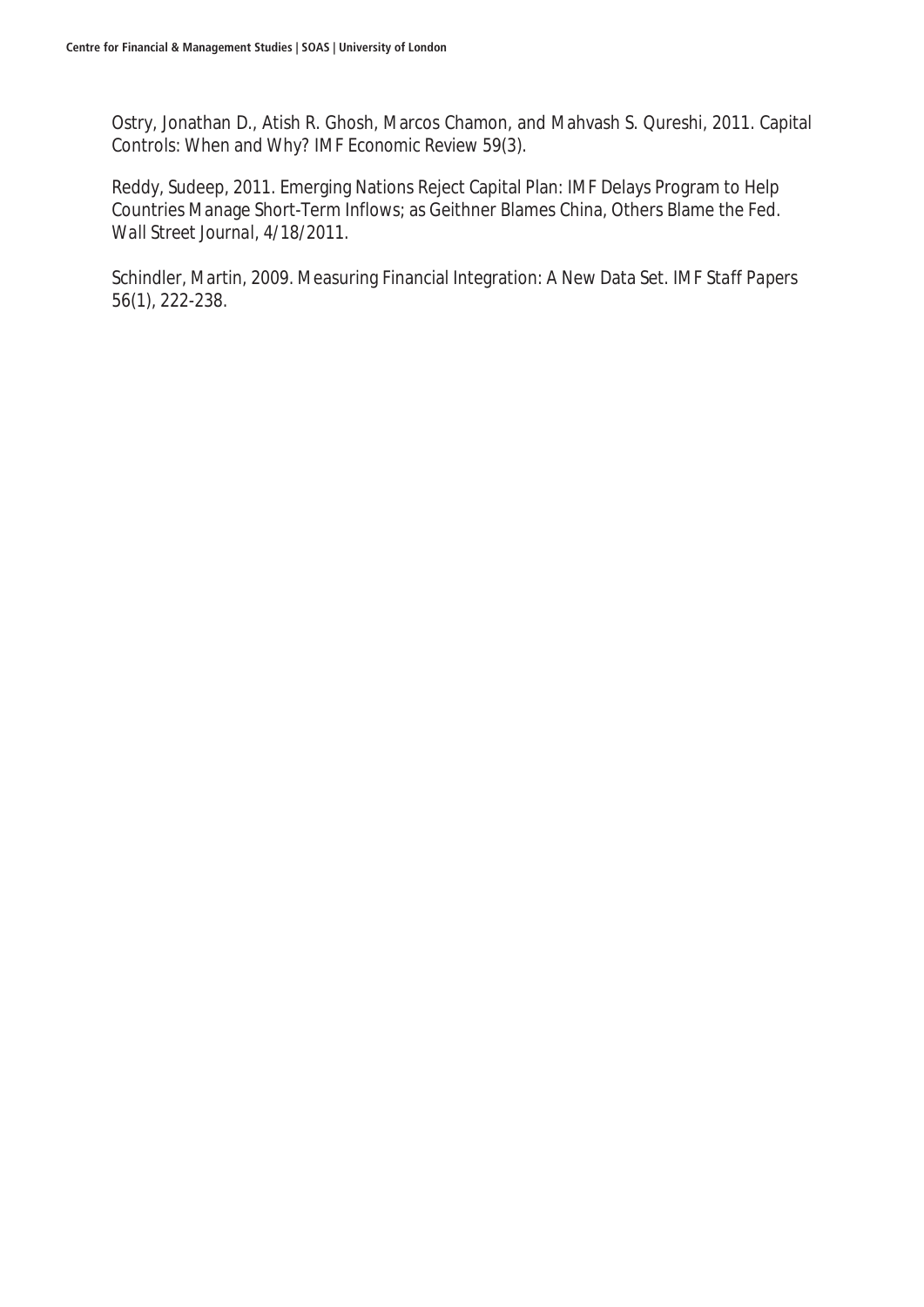

**Figure 1A**: **2008-3-12 Taxing fixed income investment – CAPITAL FLOWS** 

**Figure 1B: 2008-3-12 Taxing fixed income investment – EXCHANGE RATE** 

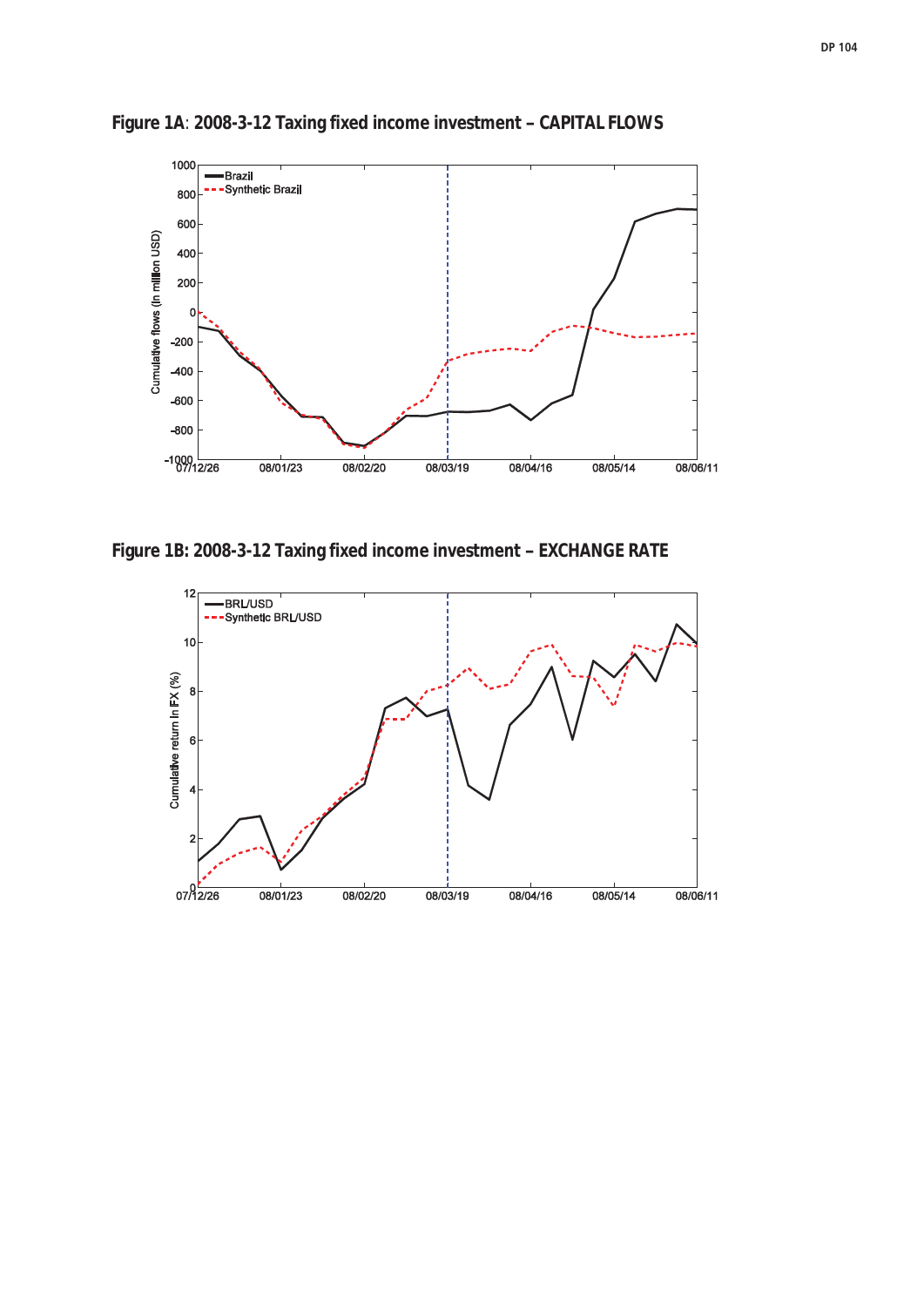



**Figure 2B: 2008-10-23 Cutting fixed income tax – Placebos** 

![](_page_21_Figure_4.jpeg)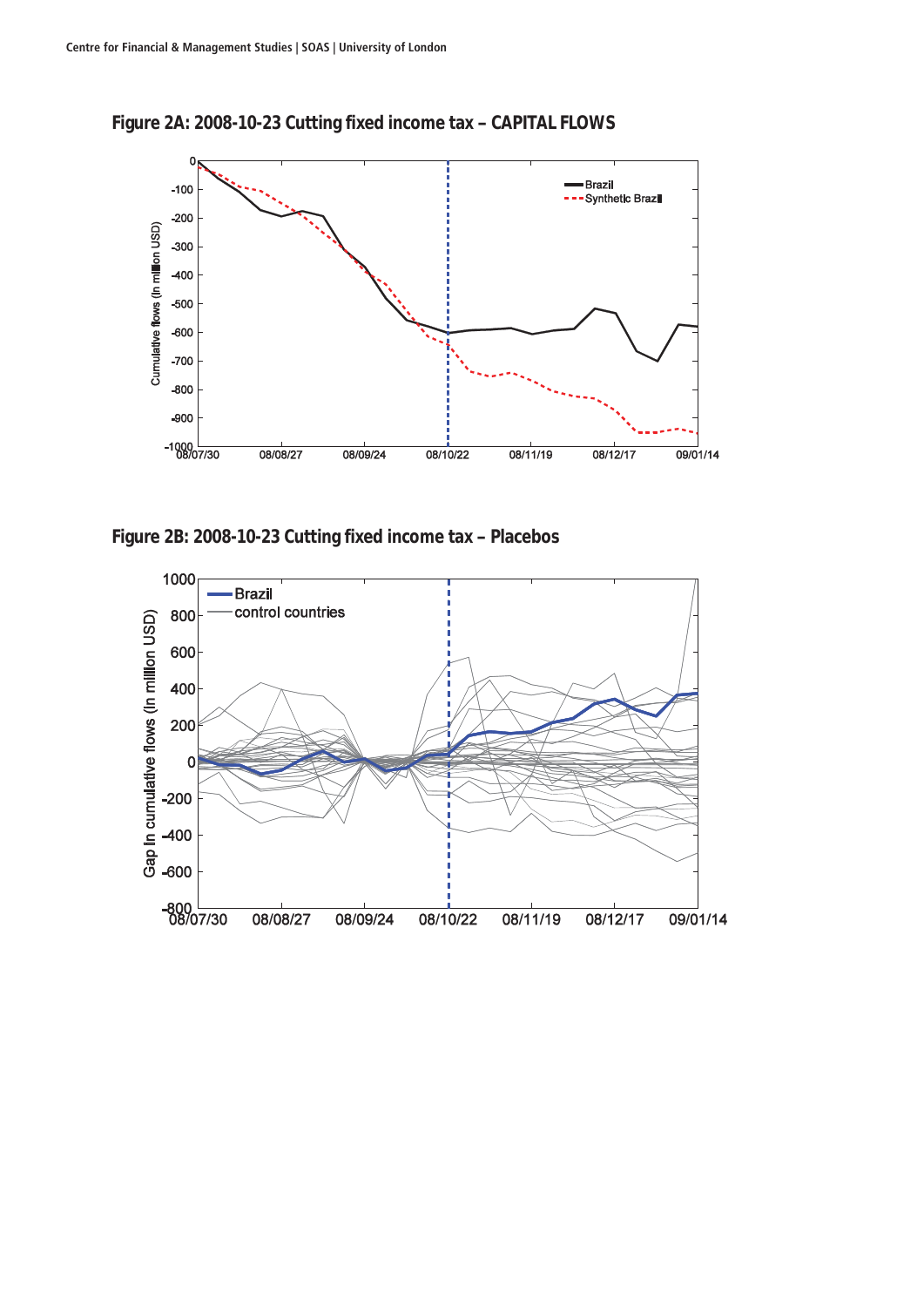![](_page_22_Figure_0.jpeg)

**Figure 2c: 2008-10-23 Cutting fixed income tax – EXCHANGE RATE**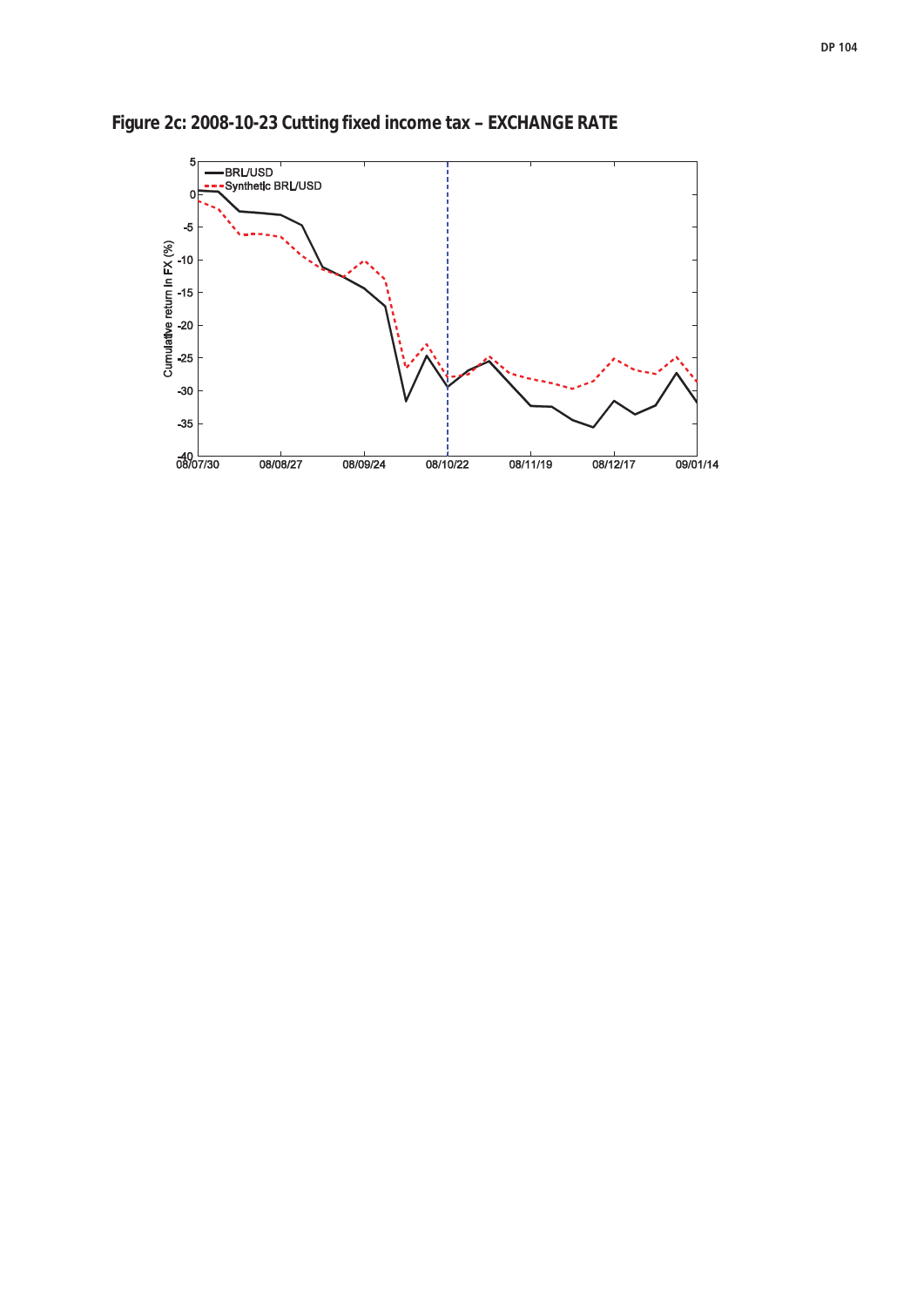![](_page_23_Figure_1.jpeg)

**Figure 3A: 2009-10-20 Taxing stock and bond investment at 2% - CAPITAL FLOWS**

**Figure 3B: 2009-10-20 Taxing stock and bond investment at 2% - EXCHANGE RATE** 

![](_page_23_Figure_4.jpeg)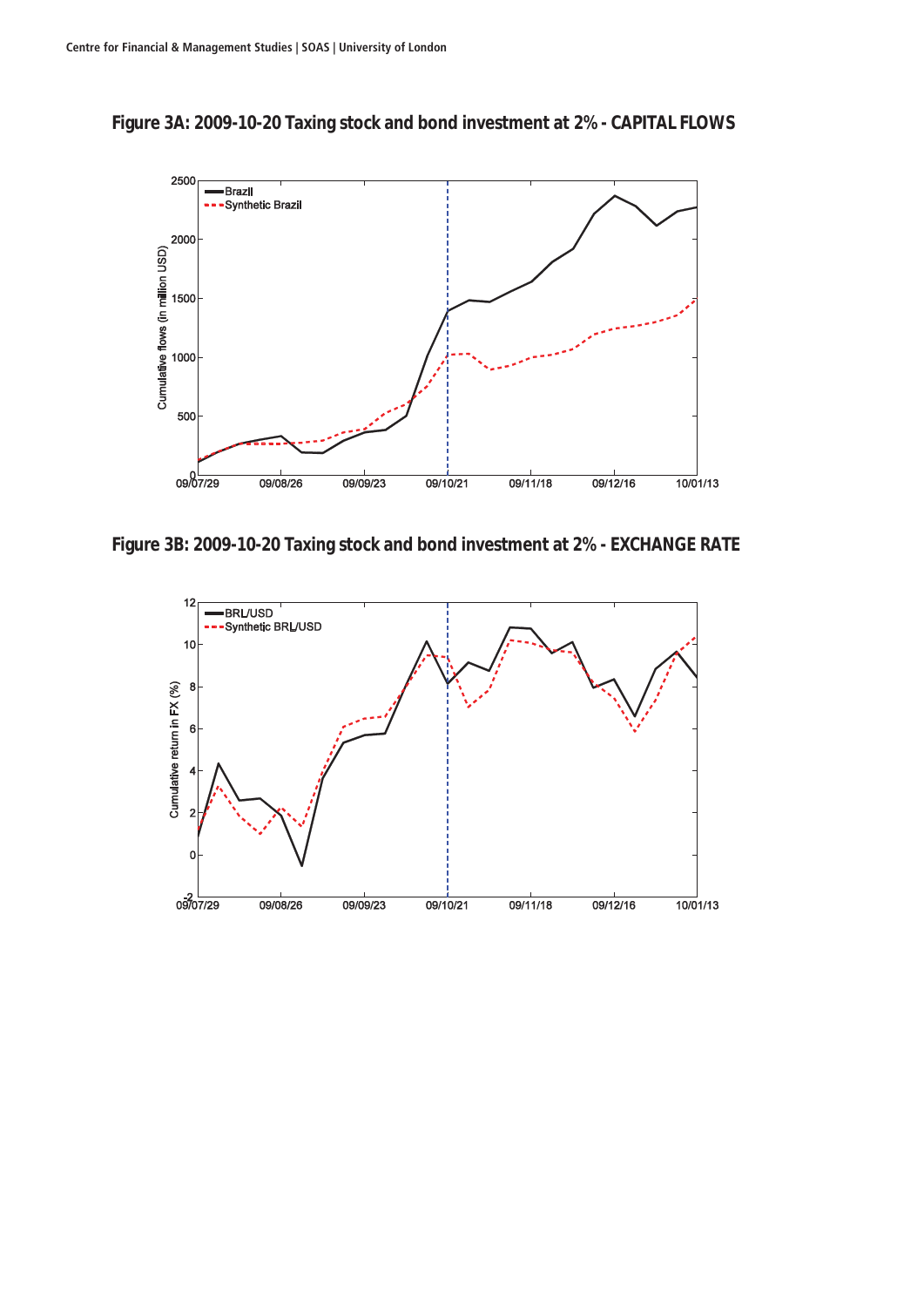**Figure 4A: 2010-10-4 Increasing taxes 2 to 4%**

![](_page_24_Figure_1.jpeg)

**Figure 4B: 2010-10-18 Increasing taxes 4 to 6% (and increasing taxes on margins from 0.38 to 6%)** 

Note: The sample period overlap with the last synthetic analysis. The large gap several weeks before the capital control may be attributed to previous control.

![](_page_24_Figure_4.jpeg)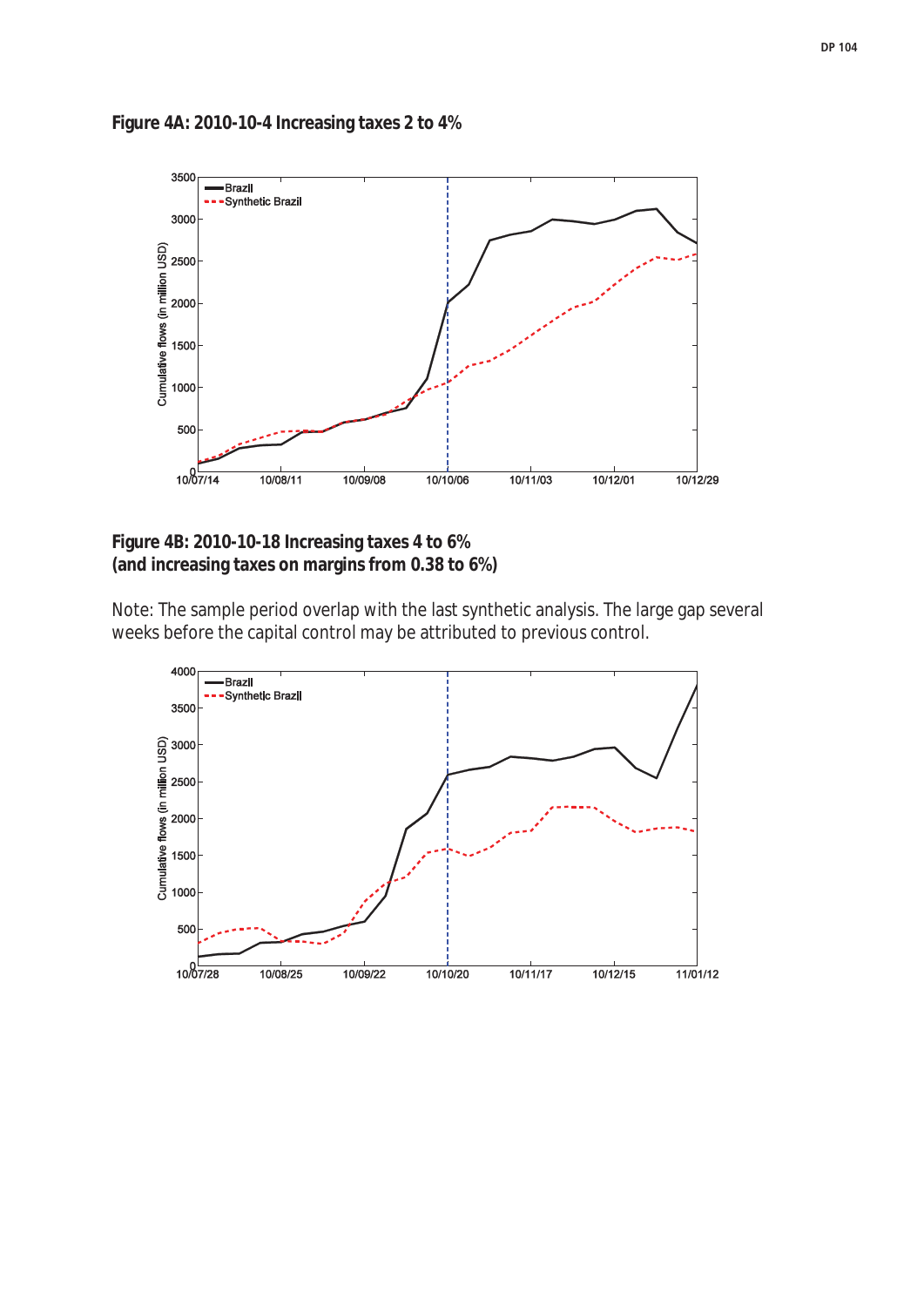![](_page_25_Figure_1.jpeg)

![](_page_25_Figure_2.jpeg)

**Figure 5B: 2011-1-3 Reducing taxes from 6% to 2% - Placebos** 

![](_page_25_Figure_4.jpeg)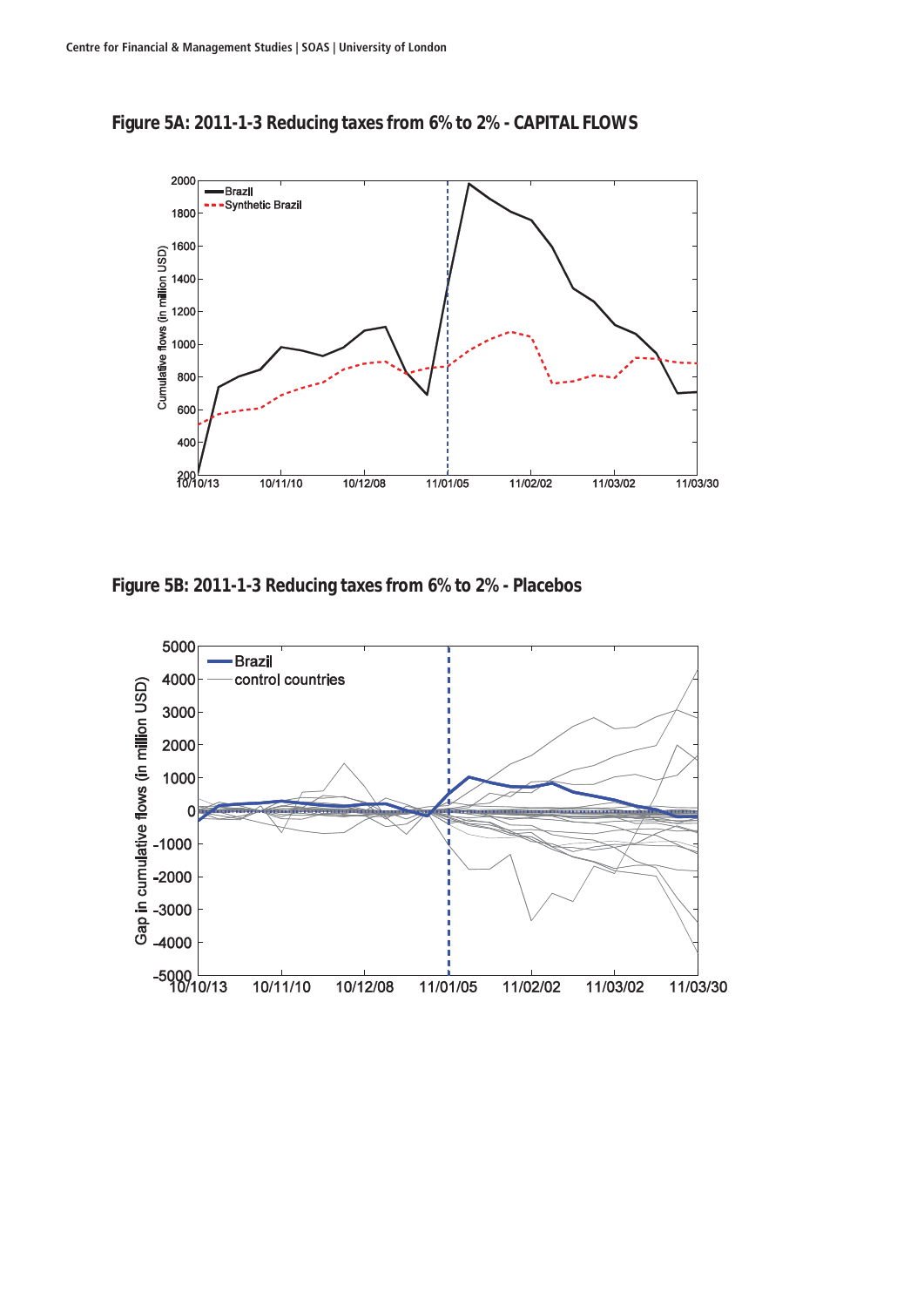![](_page_26_Figure_0.jpeg)

**Figure 5c: 2011-1-3 Reducing taxes from 6% to 2% - EXCHANGE RATE**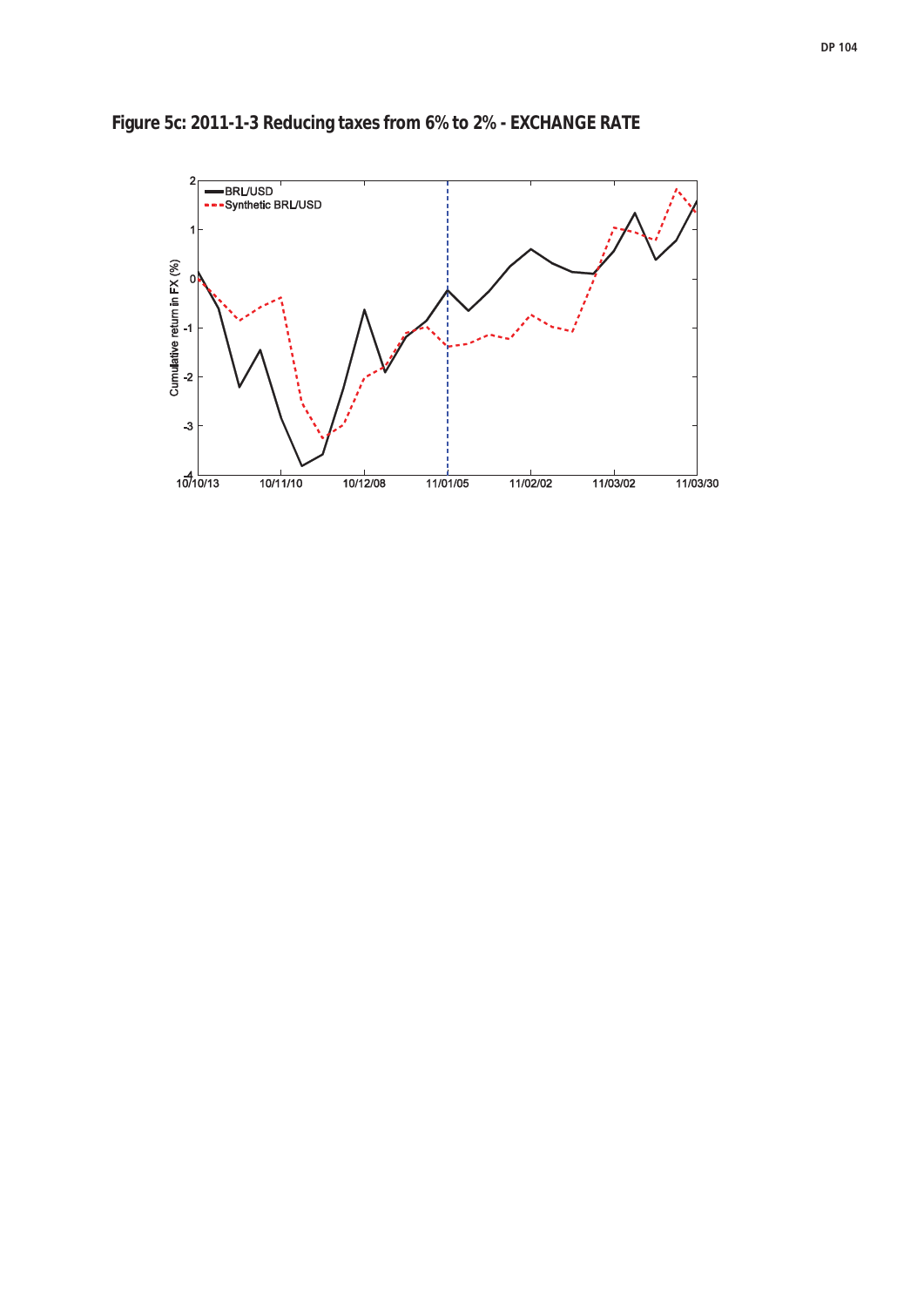## **Figure 1A Estimation results**

|                                              | Treated    | Synthetic  |
|----------------------------------------------|------------|------------|
| <b>RMSPE</b>                                 | 53.084     |            |
| cumulative flow on the week end at 2008-2-13 | $-712.080$ | $-724.852$ |
| cumulative flow on the week end at 2008-3-12 | $-816.750$ | $-817.039$ |
| Mutual Fund return                           | 6.086      | 1.972      |
| log(TNA)                                     | 9.464      | 8.863      |
| Weekly Return on Stock Market Index          | 1.904      | $-0.473$   |
| Weekly Return on Bond Market Index           | 1.898      | 1.812      |
| Weekly Return on Foreign Exchange Rate       | 5.704      | 3.991      |

## **Figure 2A Estimation results**

|                                              | Treated    | Synthetic  |
|----------------------------------------------|------------|------------|
| <b>RMSPE</b>                                 | 36.664     |            |
| cumulative flow on the week end at 2008-9-24 | $-370.620$ | -386.686   |
| cumulative flow on the week end at 2008-10-8 | $-557.050$ | $-524.667$ |
| Mutual Fund return                           | $-54.740$  | $-42.002$  |
| log(TNA)                                     | 9.225      | 8.689      |
| Weekly Return on Stock Market Index          | $-36.250$  | $-35.266$  |
| Weekly Return on Bond Market Index           | 2.084      | 0.219      |
| Weekly Return on Foreign Exchange Rate       | $-21.446$  | $-9.756$   |

## **Figure 3A Estimation results**

|                                              | Treated | Synthetic |
|----------------------------------------------|---------|-----------|
| <b>RMSPE</b>                                 | 101.242 |           |
| cumulative flow on the week end at 2009-8-5  | 197.340 | 199.387   |
| cumulative flow on the week end at 2009-8-12 | 265.390 | 266.513   |
| Mutual Fund return                           | 26.661  | 25.029    |
| log(TNA)                                     | 9.609   | 8.558     |
| Weekly Return on Stock Market Index          | 18.949  | 23.702    |
| Weekly Return on Bond Market Index           | 1.358   | 2.574     |
| Weekly Return on Foreign Exchange Rate       | 8.262   | 5.382     |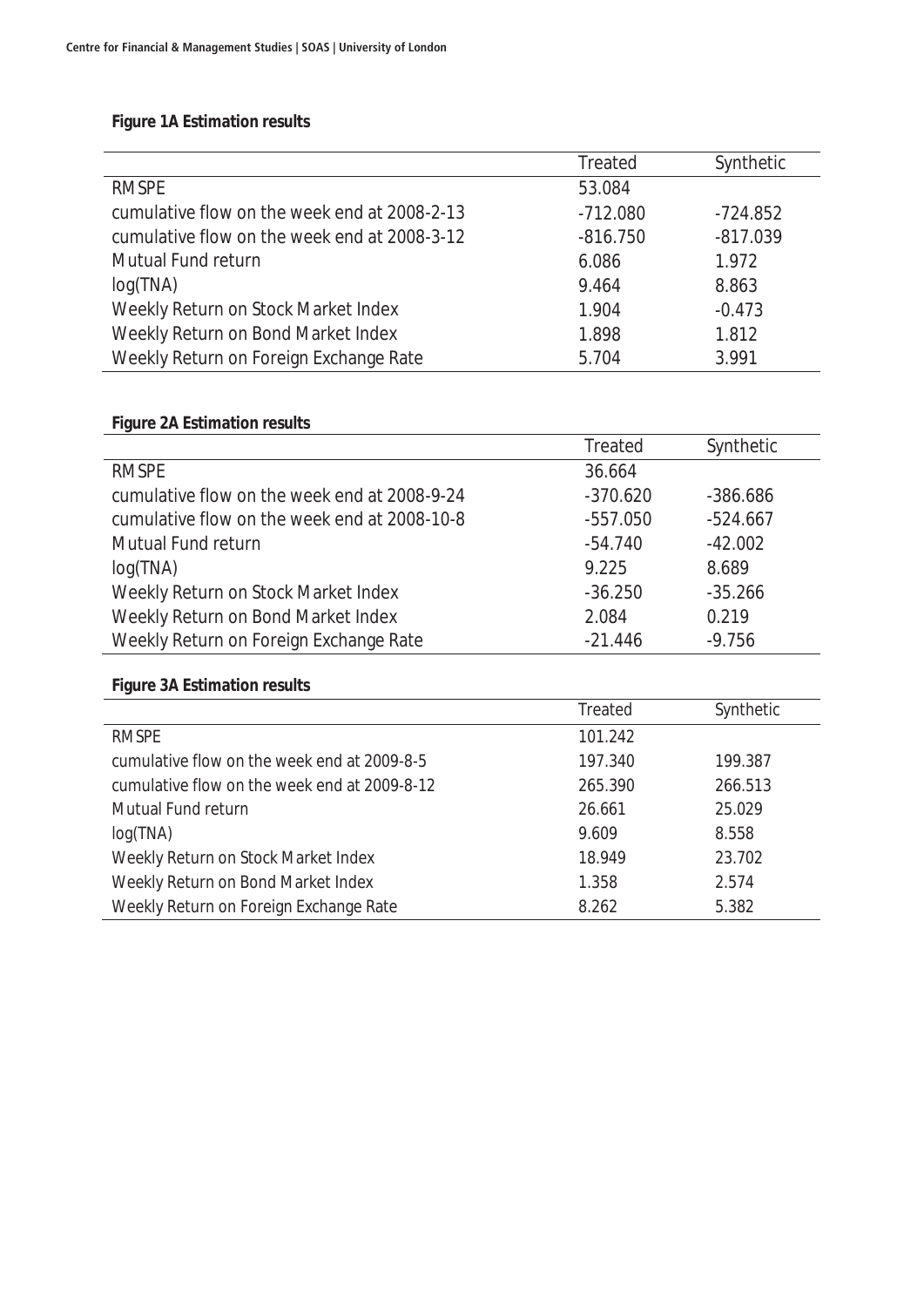#### **DP 104**

# **Figure 4A Estimation results**

|                                              | Treated | Synthetic |
|----------------------------------------------|---------|-----------|
| <b>RMSPE</b>                                 | 70.546  |           |
| cumulative flow on the week end at 2010-8-25 | 480.330 | 480.233   |
| cumulative flow on the week end at 2010-9-1  | 587.620 | 587.774   |
| Mutual Fund return                           | 10.150  | 10.112    |
| log(TNA)                                     | 9.921   | 9.869     |
| Weekly Return on Stock Market Index          | 7.818   | 7.779     |
| Weekly Return on Bond Market Index           | 1.632   | 1.293     |
| Weekly Return on Foreign Exchange Rate       | 3.482   | 3.825     |

# **Figure 4B Estimation results**

|                                               | Treated   | Synthetic |
|-----------------------------------------------|-----------|-----------|
| <b>RMSPE</b>                                  | 307.223   |           |
| cumulative flow on the week end at 2010-9-25  | 606.060   | 874.442   |
| cumulative flow on the week end at 2010-10-13 | 2,074.290 | 1,536.694 |
| Mutual Fund return                            | 14.347    | 11.746    |
| log(TNA)                                      | 9.964     | 10.615    |
| Weekly Return on Stock Market Index           | 9.170     | 10.649    |
| Weekly Return on Bond Market Index            | 1.536     | 0.365     |
| Weekly Return on Foreign Exchange Rate        | 5.048     | 1.718     |

# **Figure 5 Estimation results**

|                                               | Treated  | Synthetic |
|-----------------------------------------------|----------|-----------|
| <b>RMSPF</b>                                  | 206.968  |           |
| cumulative flow on the week end at 2010-11-3  | 844.590  | 607.302   |
| cumulative flow on the week end at 2010-11-29 | 688.920  | 851.904   |
| Mutual Fund return                            | $-0.064$ | 3.382     |
| log(TNA)                                      | 10.115   | 9.082     |
| Weekly Return on Stock Market Index           | $-1.809$ | 5.026     |
| Weekly Return on Bond Market Index            | 1.352    | 1.873     |
| Weekly Return on Foreign Exchange Rate        | $-0.657$ | 2.985     |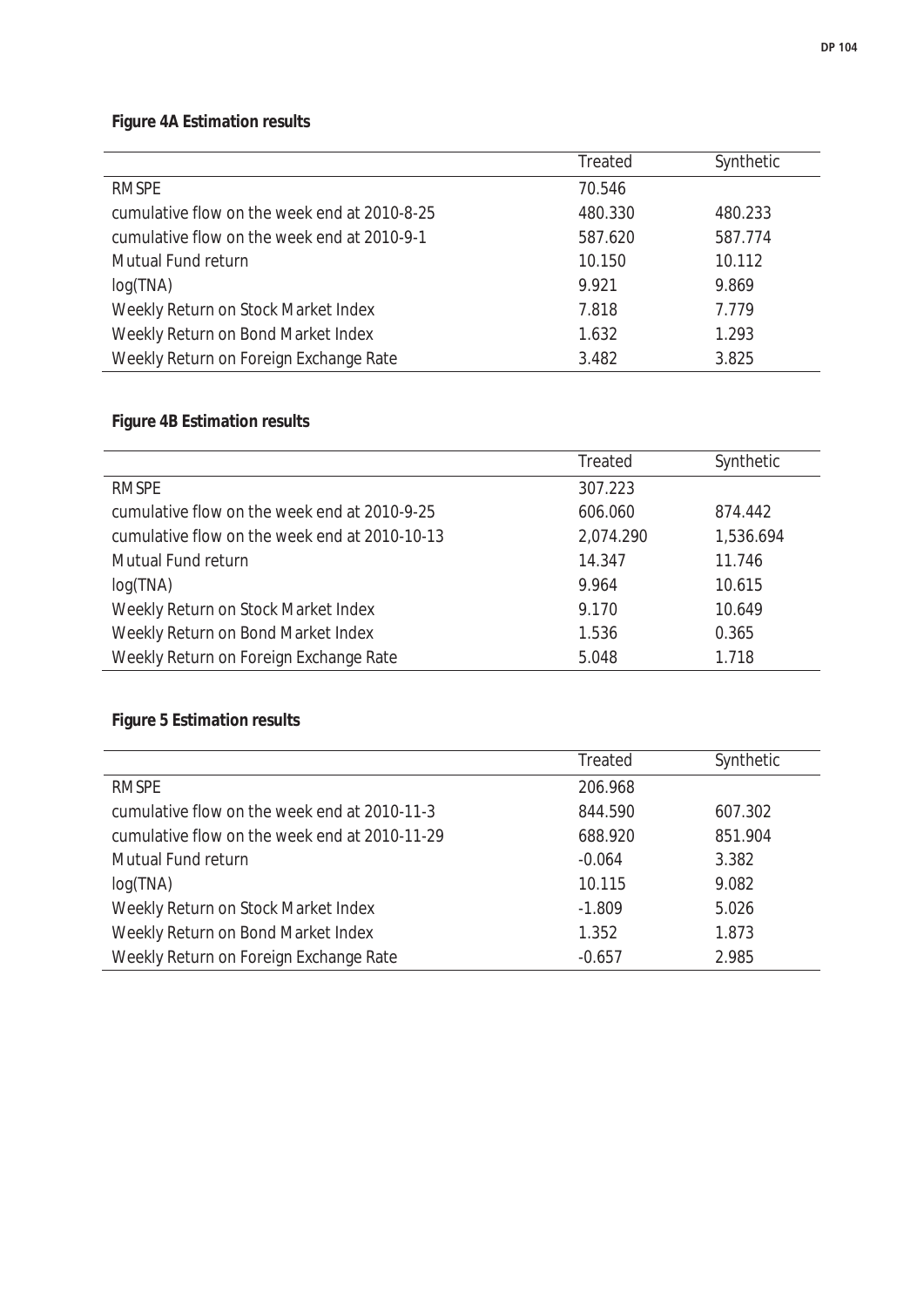# **Appendix on Synthetic Weight for Capital Flows to Brazil**

| Country              | Weight |
|----------------------|--------|
| Australia            | 0.119  |
| Austria              | 0.000  |
| Belgium              | 0.000  |
| Canada               | 0.000  |
| Chile                | 0.051  |
| China                | 0.000  |
| Czech Republic       | 0.000  |
| Egypt                | 0.000  |
| France               | 0.000  |
| Hong Kong            | 0.000  |
| India                | 0.000  |
| Indonesia            | 0.000  |
| <b>Israel</b>        | 0.000  |
| Italy                | 0.000  |
| Japan                | 0.000  |
| Malaysia             | 0.000  |
| Mexico               | 0.000  |
| <b>Netherlands</b>   | 0.000  |
| Norway               | 0.000  |
| Philippines          | 0.000  |
| Russia               | 0.000  |
| Singapore            | 0.000  |
| South Africa         | 0.000  |
| South Korea          | 0.000  |
| Spain                | 0.000  |
| Sweden               | 0.000  |
| Switzerland          | 0.000  |
| Taiwan               | 0.496  |
| Thailand             | 0.000  |
| Turkey               | 0.000  |
| United Kingdom       | 0.326  |
| <b>United States</b> | 0.009  |
| Vietnam              | 0.000  |

## **2008-3-12:** Taxing fixed income investment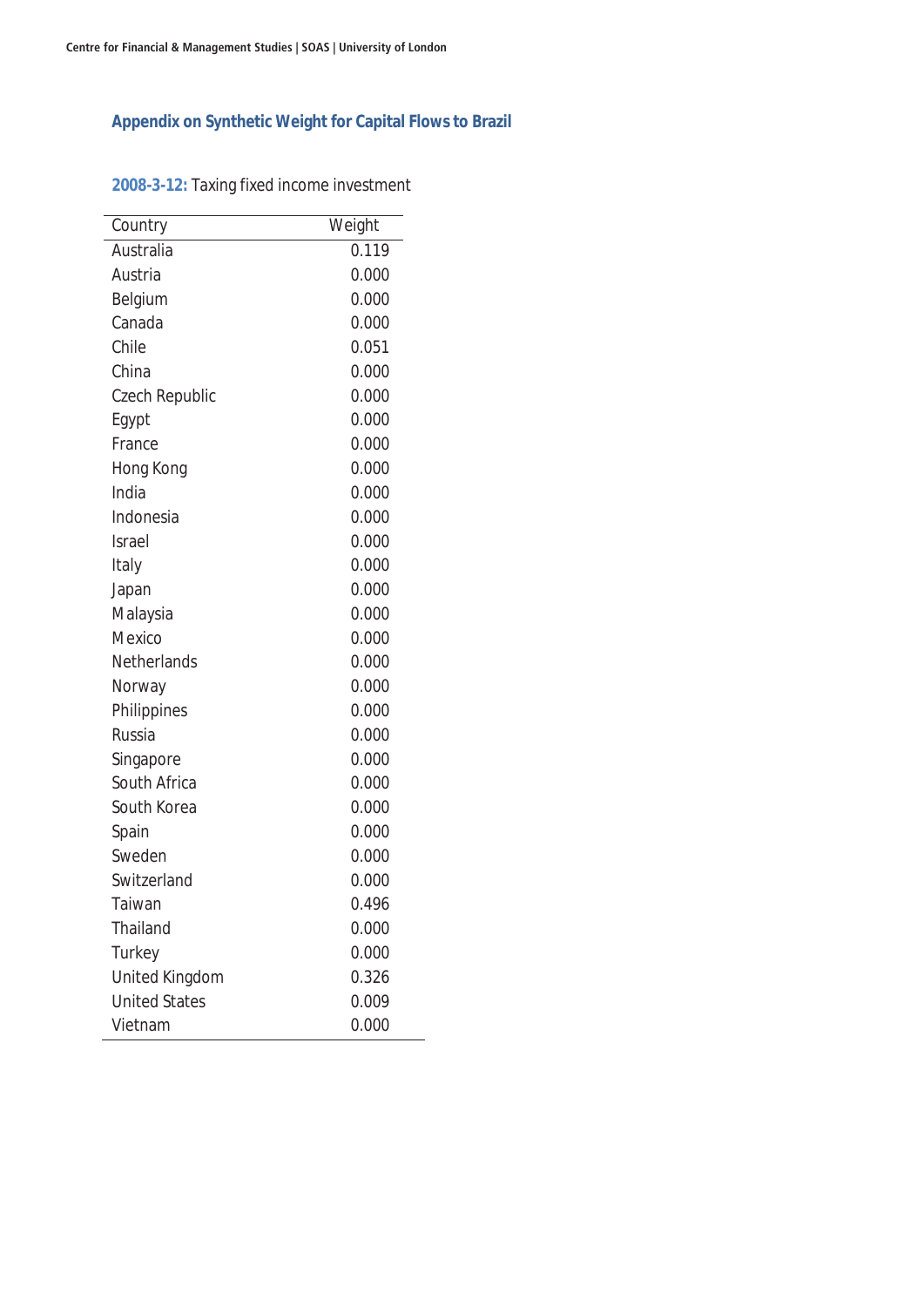| Country              | Weight |
|----------------------|--------|
| Australia            | 0.000  |
| Austria              | 0.000  |
| Belgium              | 0.000  |
| Canada               | 0.000  |
| Chile                | 0.000  |
| China                | 0.000  |
| Czech Republic       | 0.000  |
| Egypt                | 0.000  |
| France               | 0.000  |
| Germany              | 0.000  |
| Greece               | 0.000  |
| Hong Kong            | 0.000  |
| India                | 0.322  |
| Indonesia            | 0.000  |
| <b>Israel</b>        | 0.000  |
| Italy                | 0.000  |
| Japan                | 0.000  |
| Malaysia             | 0.000  |
| Mexico               | 0.140  |
| Netherlands          | 0.000  |
| New Zealand          | 0.000  |
| Norway               | 0.000  |
| Philippines          | 0.000  |
| Portugal             | 0.000  |
| Russia               | 0.244  |
| Singapore            | 0.000  |
| South Africa         | 0.000  |
| South Korea          | 0.000  |
| Spain                | 0.000  |
| Sweden               | 0.000  |
| Switzerland          | 0.000  |
| Taiwan               | 0.294  |
| Thailand             | 0.000  |
| Turkey               | 0.000  |
| United Kingdom       | 0.000  |
| <b>United States</b> | 0.000  |
| Vietnam              | 0.000  |

**2008-10-23**: Cutting fixed income tax.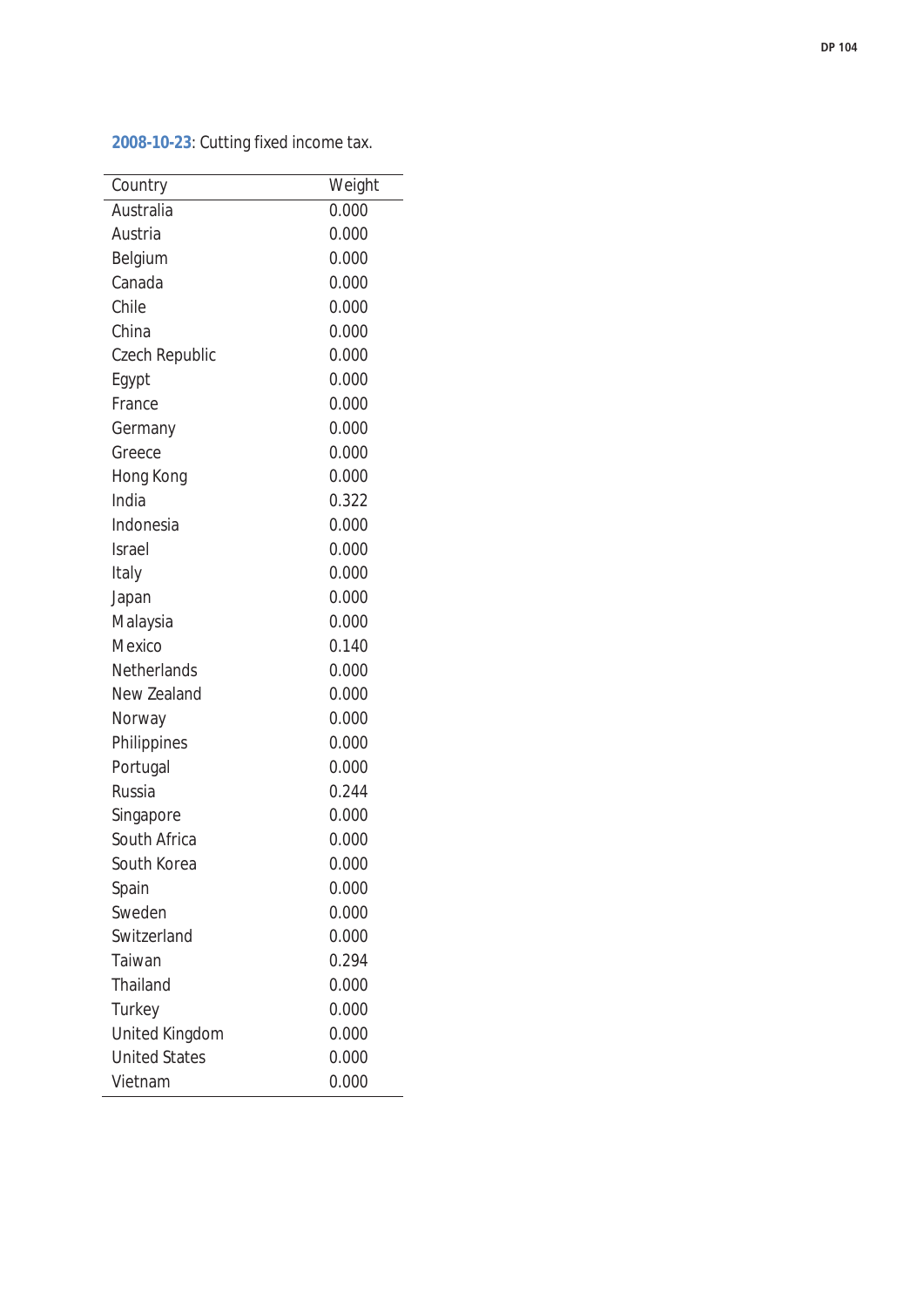| Country              | Weight |
|----------------------|--------|
| Australia            | 0.097  |
| Austria              | 0.000  |
| Belgium              | 0.000  |
| Canada               | 0.000  |
| Chile                | 0.000  |
| China                | 0.000  |
| Colombia             | 0.000  |
| Czech Republic       | 0.000  |
| Denmark              | 0.000  |
| Egypt                | 0.000  |
| France               | 0.000  |
| Germany              | 0.000  |
| Greece               | 0.000  |
| Hong Kong            | 0.000  |
| India                | 0.320  |
| Indonesia            | 0.126  |
| Israel               | 0.000  |
| Italy                | 0.000  |
| Japan                | 0.000  |
| Malaysia             | 0.000  |
| Mexico               | 0.000  |
| Netherlands          | 0.000  |
| New Zealand          | 0.000  |
| Norway               | 0.000  |
| Russia               | 0.456  |
| Singapore            | 0.000  |
| South Africa         | 0.000  |
| Spain                | 0.000  |
| Sweden               | 0.000  |
| Switzerland          | 0.000  |
| Taiwan               | 0.000  |
| Thailand             | 0.000  |
| Turkey               | 0.000  |
| United Kingdom       | 0.000  |
| <b>United States</b> | 0.000  |
| Vietnam              | 0.000  |

# **2009-10-20:** Taxing stock and bond investment at 2%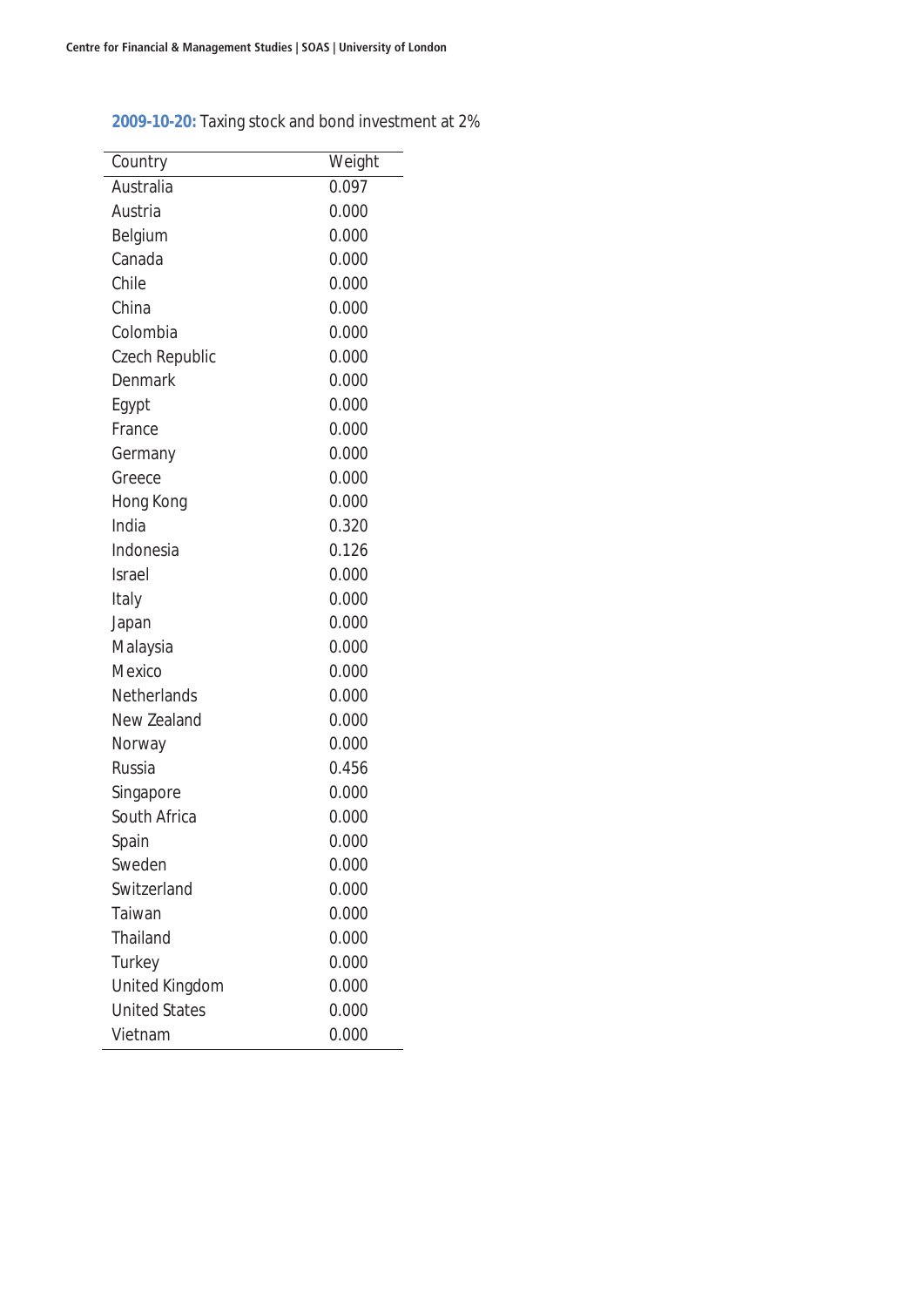# **2010-10-4:** Increasing taxes 2 to 4%

| Country               | Weight |
|-----------------------|--------|
| Australia             | 0.000  |
| Austria               | 0.000  |
| Belgium               | 0.000  |
| Canada                | 0.000  |
| Chile                 | 0.000  |
| China                 | 0.202  |
| Colombia              | 0.000  |
| <b>Czech Republic</b> | 0.000  |
| Denmark               | 0.000  |
| Egypt                 | 0.000  |
| Finland               | 0.000  |
| France                | 0.032  |
| Germany               | 0.312  |
| Greece                | 0.000  |
| Hong Kong             | 0.120  |
| India                 | 0.306  |
| <b>Israel</b>         | 0.000  |
| Italy                 | 0.000  |
| Japan                 | 0.000  |
| Malaysia              | 0.000  |
| Mexico                | 0.000  |
| <b>Netherlands</b>    | 0.000  |
| New Zealand           | 0.000  |
| Norway                | 0.000  |
| Philippines           | 0.023  |
| Poland                | 0.000  |
| Singapore             | 0.000  |
| South Africa          | 0.000  |
| Spain                 | 0.000  |
| Sweden                | 0.000  |
| Switzerland           | 0.000  |
| United Kingdom        | 0.000  |
| <b>United States</b>  | 0.000  |
| Vietnam               | 0.000  |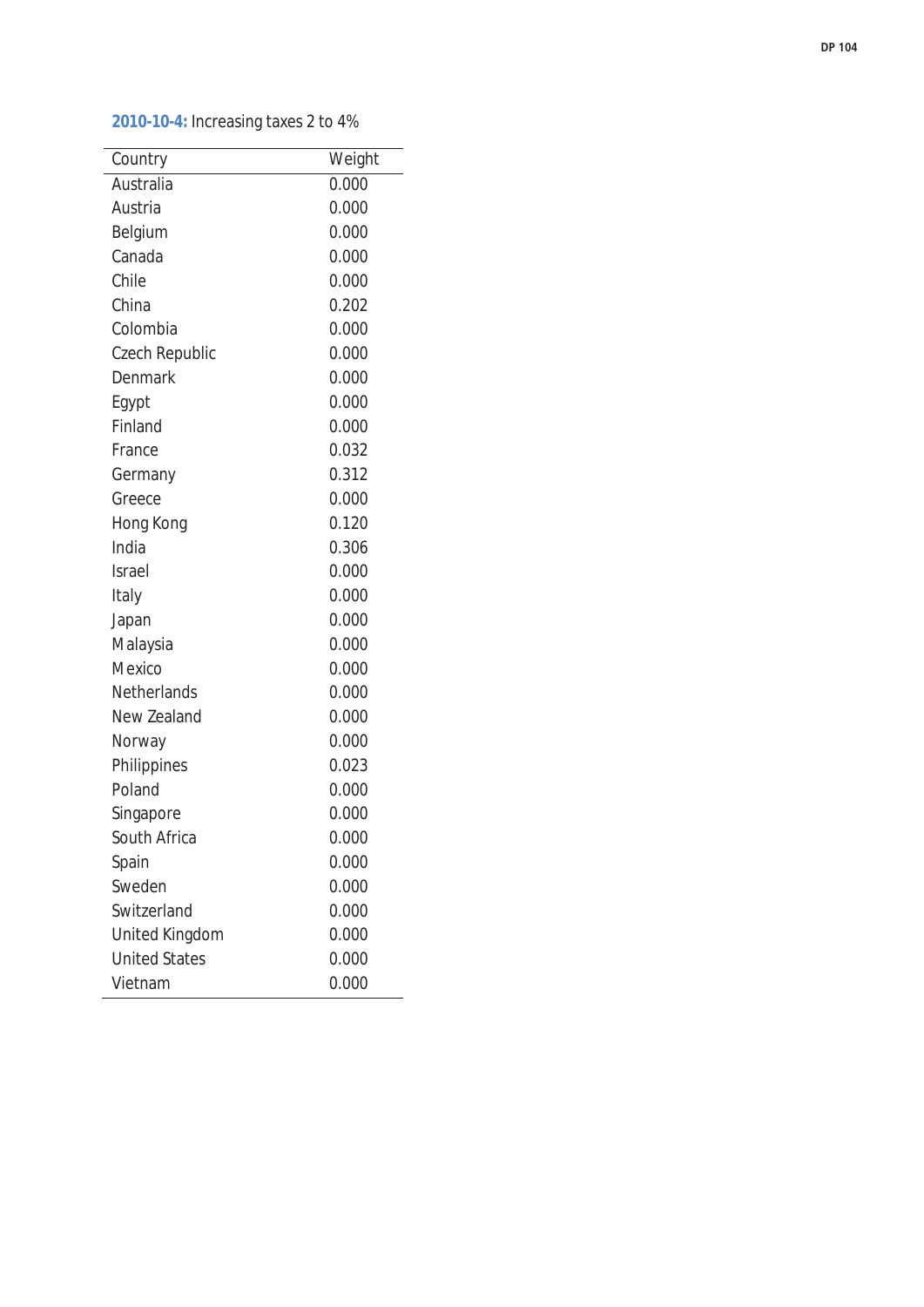| Country              | Weight |
|----------------------|--------|
| Australia            | 0.000  |
| Austria              | 0.000  |
| Belgium              | 0.000  |
| Canada               | 0.000  |
| Chile                | 0.000  |
| China                | 0.903  |
| Colombia             | 0.000  |
| Czech Republic       | 0.000  |
| Denmark              | 0.000  |
| Egypt                | 0.000  |
| Finland              | 0.000  |
| France               | 0.000  |
| Germany              | 0.000  |
| Greece               | 0.000  |
| Hong Kong            | 0.000  |
| India                | 0.097  |
| <b>Israel</b>        | 0.000  |
| Italy                | 0.000  |
| Japan                | 0.000  |
| Malaysia             | 0.000  |
| Mexico               | 0.000  |
| <b>Netherlands</b>   | 0.000  |
| New Zealand          | 0.000  |
| Norway               | 0.000  |
| Philippines          | 0.000  |
| Poland               | 0.000  |
| Singapore            | 0.000  |
| South Africa         | 0.000  |
| Spain                | 0.000  |
| Sweden               | 0.000  |
| Switzerland          | 0.000  |
| United Kingdom       | 0.000  |
| <b>United States</b> | 0.000  |
| Vietnam              | 0.000  |

**2010-10-18:** Increasing taxes 4 to 6% and increasing taxes on margins from 0.38 to 6%